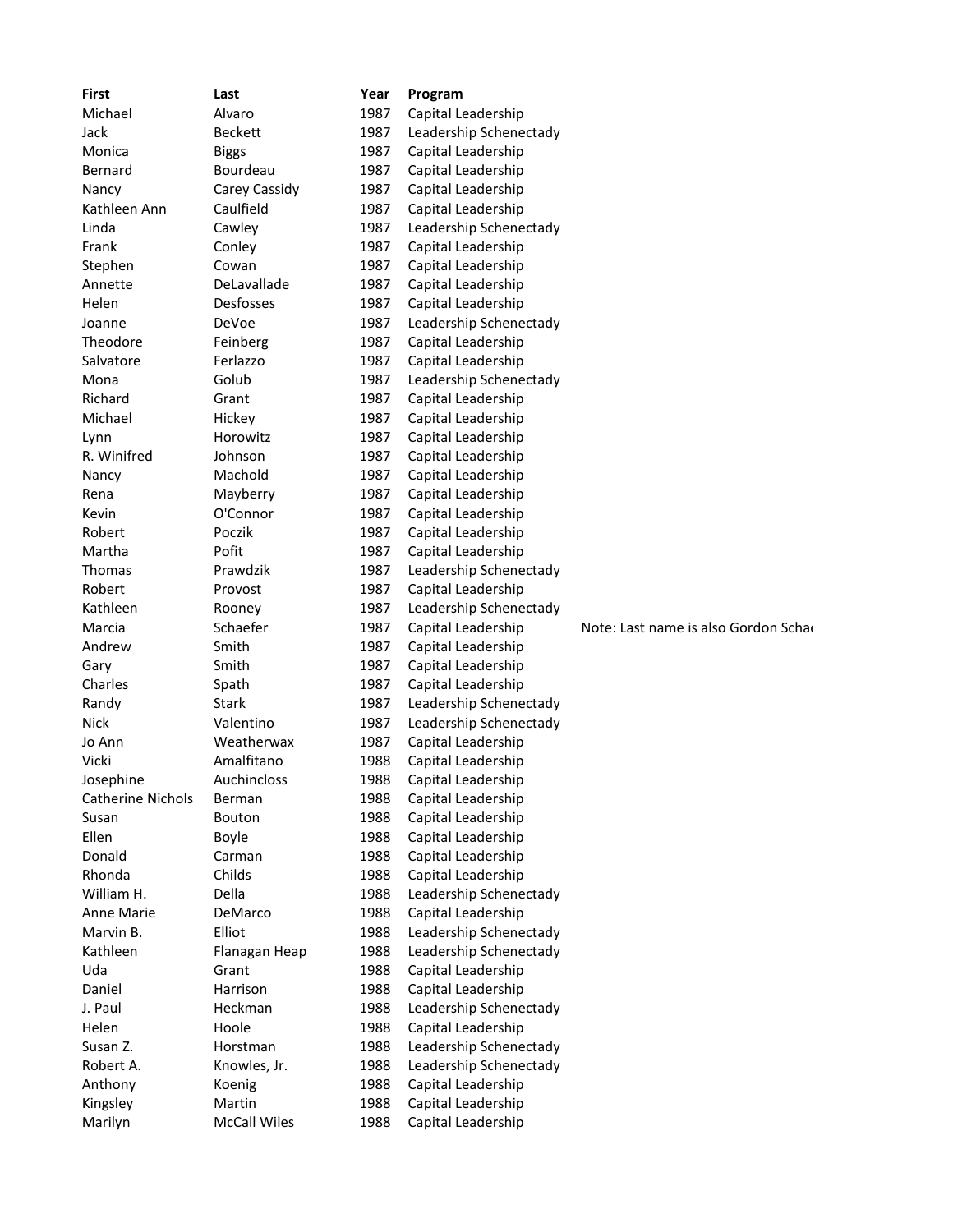Carol McCullough 1988 Capital Leadership Jan Susan Medved 1988 Capital Leadership Coleen Murtagh Paratore 1988 Capital Leadership Note: Last name also just Paratore Bruce C. Costerhout 1988 Leadership Schenectady Penelope A. Pajak 1988 Leadership Schenectady Ann Phaup 1988 Leadership Schenectady Christine A. Ponzillo 1988 Leadership Schenectady Richard Provost 1988 Capital Leadership Caryl **Purdue** 1988 Leadership Schenectady William A. **Rinchik** 1988 Leadership Schenectady Pat Rocchi 1988 Leadership Schenectady Patricia Rush 1988 Leadership Schenectady Clara Serpa 1988 Capital Leadership Frederick Shellard 1988 Capital Leadership Douglas Sippel 1988 Capital Leadership Sandra Starke 1988 Capital Leadership Cynthia M. Swadba 1988 Leadership Schenectady Michael Swezey, CFP 1988 Capital Leadership Marcia Szablewski 1988 Leadership Schenectady Linda A. Tebbano 1988 Leadership Schenectady Jeanne L. Toth 1988 Leadership Schenectady Michael J. **Varno 1988** Leadership Schenectady David Vincent 1988 Leadership Schenectady Albert Viola 1988 Capital Leadership Kathleen M. Albanese 1989 Leadership Schenectady Jacuqline D. Allaman 1989 Leadership Schenectady Richard **Amadon** 1989 Capital Leadership Thomas A. **Anapolis** 1989 Leadership Schenectady Marc **Applebaum** 1989 Capital Leadership Robert Bowden 1989 Capital Leadership Robert Burns 1989 Capital Leadership Marguerite Casey 1989 Capital Leadership William Clinger 1989 Capital Leadership John Corrigan 1989 Capital Leadership Charles Cronin 1989 Capital Leadership John Clifton Dudley 1989 Leadership Schenectady Carolyn Gillis-Wellington 1989 Capital Leadership Robert Hammond 1989 Capital Leadership J. Brian Hogan 1989 Capital Leadership Peter Hughes 1989 Capital Leadership Ruby Hughes 1989 Capital Leadership Karl **Information** Johnson 1989 Capital Leadership David Kadish 1989 Capital Leadership Frank Keane 1989 Capital Leadership Bethany M. Killeen 1989 Leadership Schenectady Russell Kratz 1989 Capital Leadership Robert J. Kuelzow 1989 Leadership Schenectady Steven Longo 1989 Capital Leadership Mary-Alice Lynch 1989 Leadership Schenectady Marilyn Martin 1989 Leadership Schenectady Dardis McNamee 1989 Capital Leadership Jeffrey P. Merritt 1989 Leadership Schenectady Beverly Mitchell 1989 Capital Leadership Patricia Montone Charvat 1989 Capital Leadership Mary Helen Moses 1989 Capital Leadership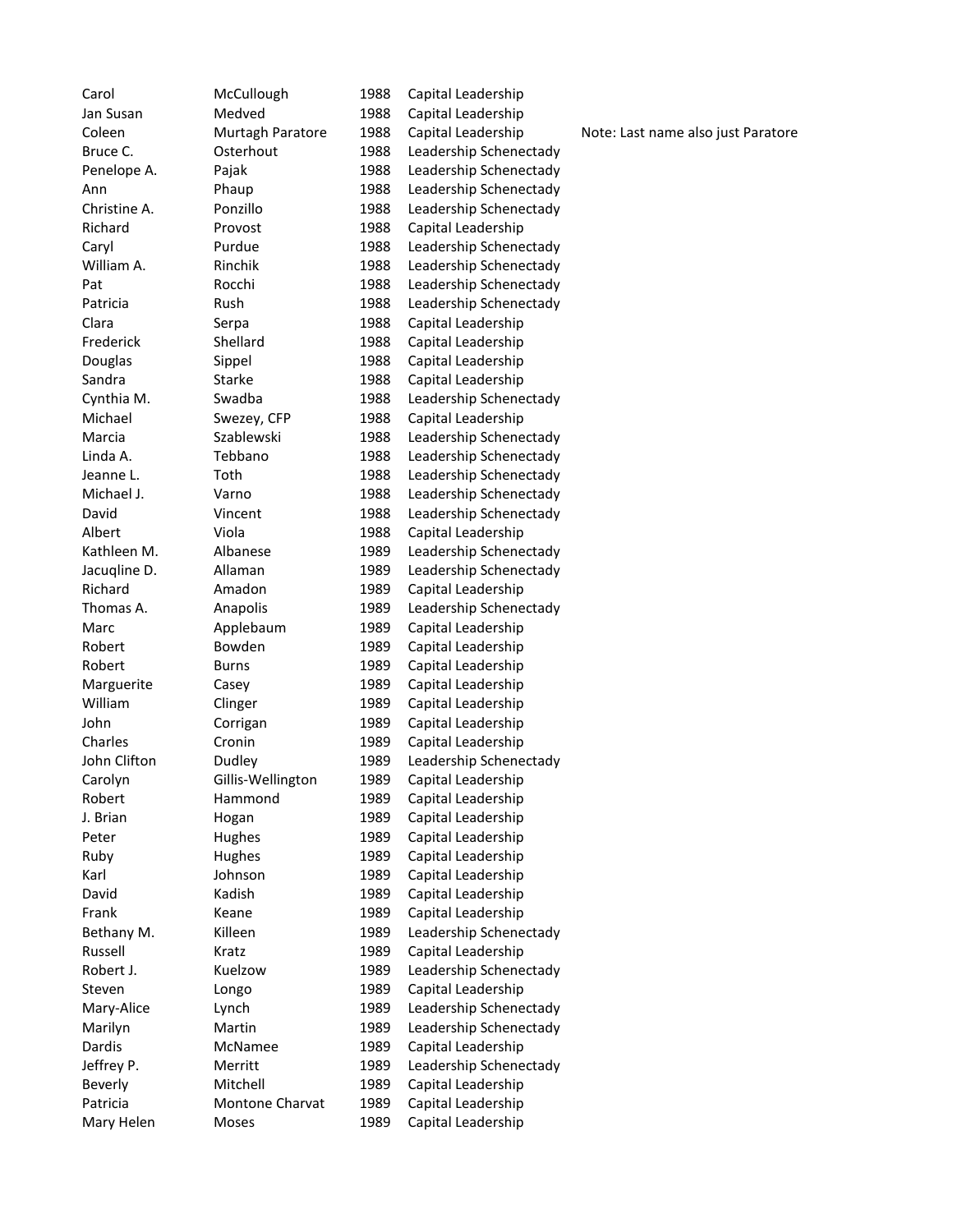Judith A. Nocera 1989 Leadership Schenectady Michele O'Hare 1989 Capital Leadership Katherine Pelham 1989 Capital Leadership Brenda Peters 1989 Leadership Schenectady Jane Poklemba 1989 Leadership Schenectady Anne Pope 1989 Capital Leadership Paul Rickard 1989 Capital Leadership Daniel Round 1989 Leadership Schenectady Lisa Seymour 1989 Leadership Schenectady Ann Marie Sheehy 1989 Capital Leadership Tim Sheehy 1989 Capital Leadership Jan Smith 1989 Leadership Schenectady Barbara Strife 1989 Leadership Schenectady Richard J. Tiggelaar 1989 Leadership Schenectady Timothy F. Tobin 1989 Leadership Schenectady Donna Trautwein 1989 Capital Leadership Ann Wendth 1989 Capital Leadership Karen Anne Woods 1989 Capital Leadership Steven Ackerman 1990 Leadership Schenectady Sylvia **Anapolis** 1990 Leadership Schenectady Robert Baker 1990 Capital Leadership Debra Jane Batcher 1990 Capital Leadership Willard Bruce 1990 Capital Leadership Nancy Burton 1990 Capital Leadership Michael D'Amario 1990 Capital Leadership Michael D'Annibale 1990 Leadership Schenectady Marty **DeLaney** 1990 Capital Leadership Lynn Dunning-Vaughn 1990 Capital Leadership Cynthia Finazzo 1990 Capital Leadership William Fisk 1990 Capital Leadership Thomas A. Gessick 1990 Leadership Schenectady James Girvin 1990 Capital Leadership Anthony Grasso 1990 Capital Leadership Vito Grasso 1990 Capital Leadership Steve Henderson 1990 Capital Leadership John Hendricks 1990 Capital Leadership Robert Holley 1990 Capital Leadership David LaMontagne 1990 Capital Leadership Don Lang Lang 1990 Leadership Schenectady John Lutz 1990 Capital Leadership Marion 1990 Capital Leadership Susan Mathews, Ph.D. 1990 Capital Leadership Thomas McCarville 1990 Capital Leadership Robert Muzerall 1990 Capital Leadership Raymond Neubauer 1990 Capital Leadership Lawrence Pearson 1990 Capital Leadership Carol Praylor 1990 Capital Leadership Linda Rohmer 1990 Leadership Schenectady James Ryan 1990 Capital Leadership Alta Schallehn 1990 Capital Leadership Lisa Schoonmaker 1990 Leadership Schenectady Deborah Seeley 1990 Leadership Schenectady Charles Seifert 1990 Capital Leadership Allyson Shea 1990 Capital Leadership Mary Stokes 1990 Capital Leadership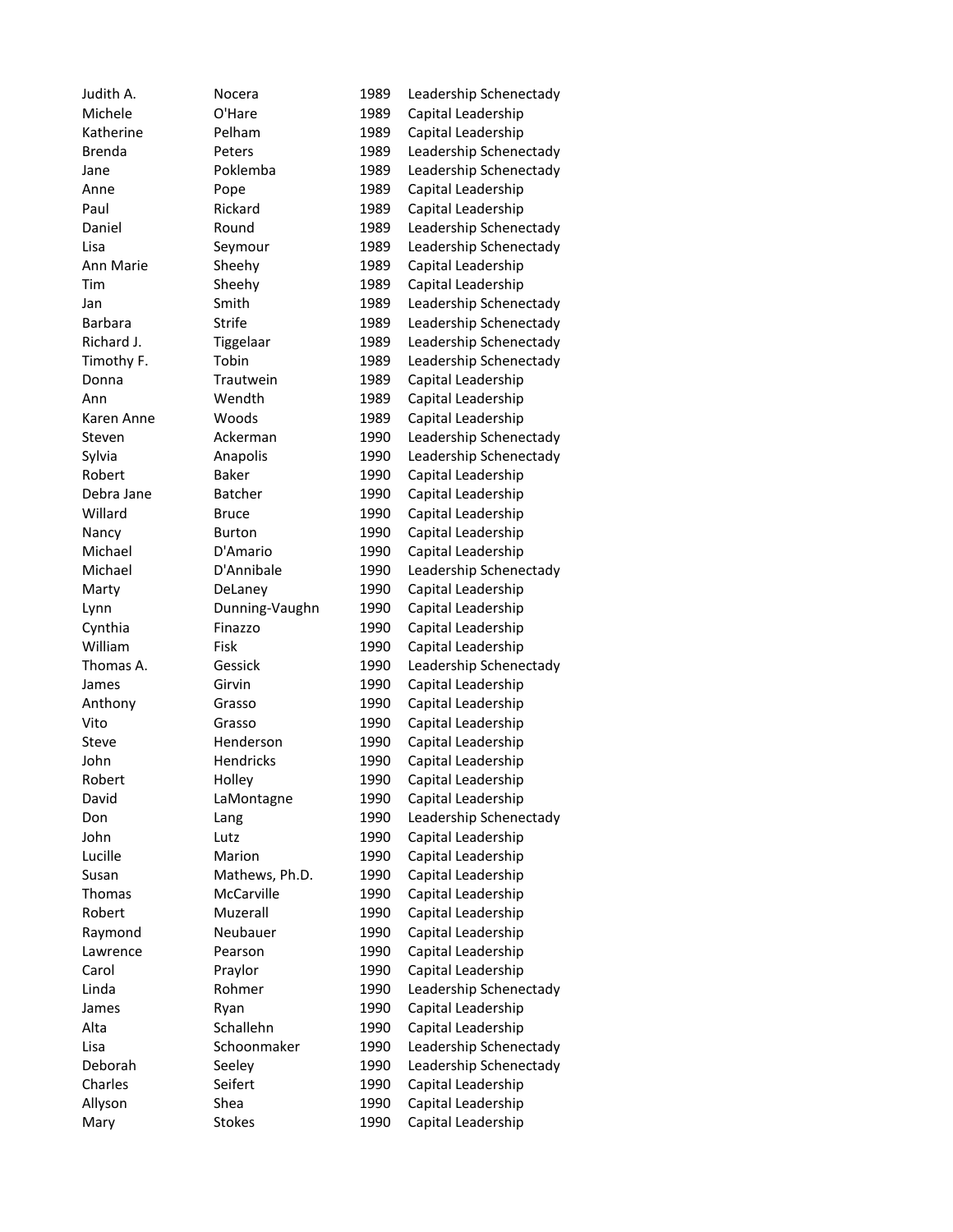| Leslie       | Thiele          | 1990 | Leadership Schenectady |
|--------------|-----------------|------|------------------------|
| Robert       | Valletta        | 1990 | Capital Leadership     |
| Leslie       | VanHerpe-Rose   | 1990 | Capital Leadership     |
| Jeffrey      | Wendth          | 1990 | Capital Leadership     |
| Robert       | Wing            | 1990 | Capital Leadership     |
| Susan        | Abagnale        | 1991 | Capital Leadership     |
| Alan         | Abbey           | 1991 | Capital Leadership     |
| Anne Glasser | Arella          | 1991 | Capital Leadership     |
| Judith       | <b>Barnes</b>   | 1991 | Capital Leadership     |
| Jane         | Bloom           | 1991 | Capital Leadership     |
| Peggy Smyth  | Bonneau         | 1991 | Capital Leadership     |
| Cynthia      | Brownstein      | 1991 | Capital Leadership     |
| Glenda       | <b>Bullock</b>  | 1991 | Capital Leadership     |
| Dale         | Conklin         | 1991 | Capital Leadership     |
| Mary Ann     | DiChristopher   | 1991 | Capital Leadership     |
| Robert       | Faller          | 1991 | Capital Leadership     |
| Joel         | Fatato          | 1991 | Capital Leadership     |
| Marc         | Fecteau         | 1991 | Capital Leadership     |
| Carole       | Geren           | 1991 | Capital Leadership     |
| Jancy        | Houck           | 1991 | Capital Leadership     |
| Gregory      | Jackson         | 1991 | Capital Leadership     |
| Edward       | Kovalefsky      | 1991 | Capital Leadership     |
| Nancy        | Kruegler        | 1991 | Capital Leadership     |
| Paul         | Kutey           | 1991 | Capital Leadership     |
| Elizabeth    | Livingstone     | 1991 | Capital Leadership     |
| Merilee      | Marsh           | 1991 | Capital Leadership     |
| Keith        | McDonald        | 1991 | Capital Leadership     |
| David        | Newell          | 1991 | Capital Leadership     |
| Helen        | Novak           | 1991 | Capital Leadership     |
| William      | Pape            | 1991 | Capital Leadership     |
| Kevin        | Reilly          | 1991 | Capital Leadership     |
| Jeffrey      | Resnik          | 1991 | Capital Leadership     |
| Sheilah      | Rourke          | 1991 | Capital Leadership     |
| Mary         | Scanlan         | 1991 | Capital Leadership     |
| Regina       | Scarano-LaGatta | 1991 | Capital Leadership     |
| Karen        | Schrader        | 1991 |                        |
|              |                 | 1991 | Capital Leadership     |
| Rosemary     | Sgroi           |      | Capital Leadership     |
| Paul         | Sherman         | 1991 | Capital Leadership     |
| Keith        | St. John        | 1991 | Capital Leadership     |
| Susan Marie  | Tatro           | 1991 | Capital Leadership     |
| Stephen      | Appe            | 1992 | Capital Leadership     |
| Matthew      | <b>Babcock</b>  | 1992 | Capital Leadership     |
| Rose Mary    | Bailly          | 1992 | Capital Leadership     |
| Betty        | <b>Barnette</b> | 1992 | Capital Leadership     |
| Patricia     | Boudreau        | 1992 | Capital Leadership     |
| <b>Betty</b> | <b>Brownell</b> | 1992 | Capital Leadership     |
| Holly        | Christensen     | 1992 | Capital Leadership     |
| Sharon       | Cohen           | 1992 | Capital Leadership     |
| Peter        | Conway          | 1992 | Capital Leadership     |
| Linda        | Daybell         | 1992 | Capital Leadership     |
| Timothy      | Duffey          | 1992 | Capital Leadership     |
| Susan        | Facciola        | 1992 | Capital Leadership     |
| Janet        | Faraone         | 1992 | Capital Leadership     |
| Mary         | Fazekas         | 1992 | Capital Leadership     |
| Michael      | Franchini       | 1992 | Capital Leadership     |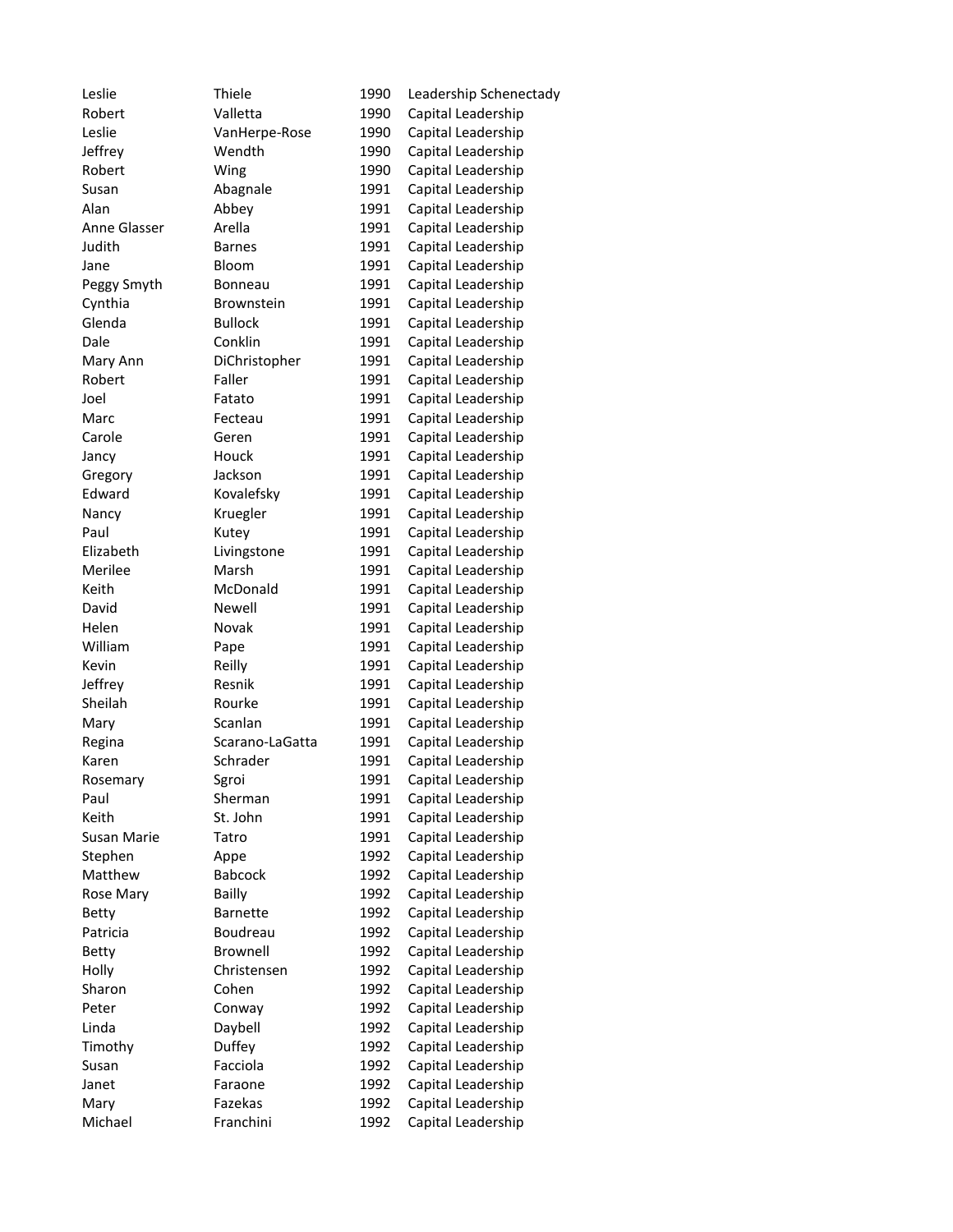| Thomas          | Griner               | 1992         | Capital Leadership                       |
|-----------------|----------------------|--------------|------------------------------------------|
| Melissa Heyward | Hoopes               | 1992         | Capital Leadership                       |
| Robert          | Jaquay               | 1992         | Capital Leadership                       |
| Karen           | Kelly Hoblock        | 1992         | Capital Leadership                       |
| Nathan          | Laskiewicz           | 1992         | Capital Leadership                       |
| Linda           | London               | 1992         | Capital Leadership                       |
| <b>Barbara</b>  | Murphy               | 1992         | Capital Leadership                       |
| Elisabeth       | Orford               | 1992         | Capital Leadership                       |
| Jean Ekland     | Padula               | 1992         | Capital Leadership                       |
| Eric            | Peterson             | 1992         | Capital Leadership                       |
| Gary            | Petrosino            | 1992         | Capital Leadership                       |
| Remo            | Pizzichemi           | 1992         | Capital Leadership                       |
| Michael         | Poling               | 1992         | Capital Leadership                       |
| Harriet         | Rifkin               | 1992         | Capital Leadership                       |
| Andrew          | Rose                 | 1992         | Capital Leadership                       |
| Angelina        | Schaller             | 1992         | Capital Leadership                       |
| Richard         | Sleasman             | 1992         | Capital Leadership                       |
| Robin           | Winick               | 1992         | Capital Leadership                       |
| Dale            | Winter               | 1992         | Capital Leadership                       |
| Christy         | Calicchia            | 1993         | Capital Leadership                       |
| Claudia         | Carroll              | 1993         | Capital Leadership                       |
| <b>Thomas</b>   | Chera                | 1993         | Capital Leadership                       |
| Kenneth         | Colloton             | 1993         | Capital Leadership                       |
| Albert          | DeSalvo              | 1993         | Capital Leadership                       |
| Elaine Amodeo   | Dimase               | 1993         | Capital Leadership                       |
| Regina          | <b>DuBois</b>        | 1993         | Capital Leadership                       |
| Linda           | Glassman             | 1993         | Capital Leadership                       |
| Rose            | Golden               | 1993         | Capital Leadership                       |
| Stephen         | Heine                | 1993         | Capital Leadership                       |
| Jeffrey         | Honeywell            | 1993         | Capital Leadership                       |
| W. Kenneth      | Johnson              | 1993         | Capital Leadership                       |
| Audrey          | Kibrick              | 1993         | Capital Leadership                       |
| Ellie           | Kittle-Ingalsbe      | 1993         | Capital Leadership                       |
| Walter          | Koshykar             | 1993         | Capital Leadership                       |
| Kathleen        | Kozera Rowe          | 1993         | Capital Leadership                       |
| Ann             | MacAffer, CCIM       | 1993         | Capital Leadership                       |
| Darryl          | Martin               | 1993         | Capital Leadership                       |
| Lori            | Matt Murphy          | 1993         | Capital Leadership                       |
| Carole          | Montepare            | 1993         | Capital Leadership                       |
| William         | Munro                | 1993         | Capital Leadership                       |
| Moira           | O'Brien              | 1993         | Capital Leadership                       |
| Joseph          | Pennisi              | 1993         | Capital Leadership                       |
| Diane           | Peverly              | 1993         | Capital Leadership                       |
| Robert          | Plattner             |              |                                          |
|                 |                      | 1993<br>1993 | Capital Leadership<br>Capital Leadership |
| Jan<br>Kenneth  | Quitzau              |              |                                          |
|                 | Rudolph<br>Silverman | 1993         | Capital Leadership                       |
| Jay             |                      | 1993         | Capital Leadership                       |
| Milton          | Smith                | 1993         | Capital Leadership                       |
| Phillip         | <b>Steck</b>         | 1993         | Capital Leadership                       |
| David           | Torncello            | 1993         | Capital Leadership                       |
| <b>Brenda</b>   | Twiggs               | 1993         | Capital Leadership                       |
| Sharon          | Ward                 | 1993         | Capital Leadership                       |
| Dennis          | Wilson               | 1993         | Capital Leadership                       |
| Maude           | Baum                 | 1994         | Capital Leadership                       |
| C. Chauncey     | <b>Best</b>          | 1994         | Capital Leadership                       |

Note: last name aslo listed as Rowe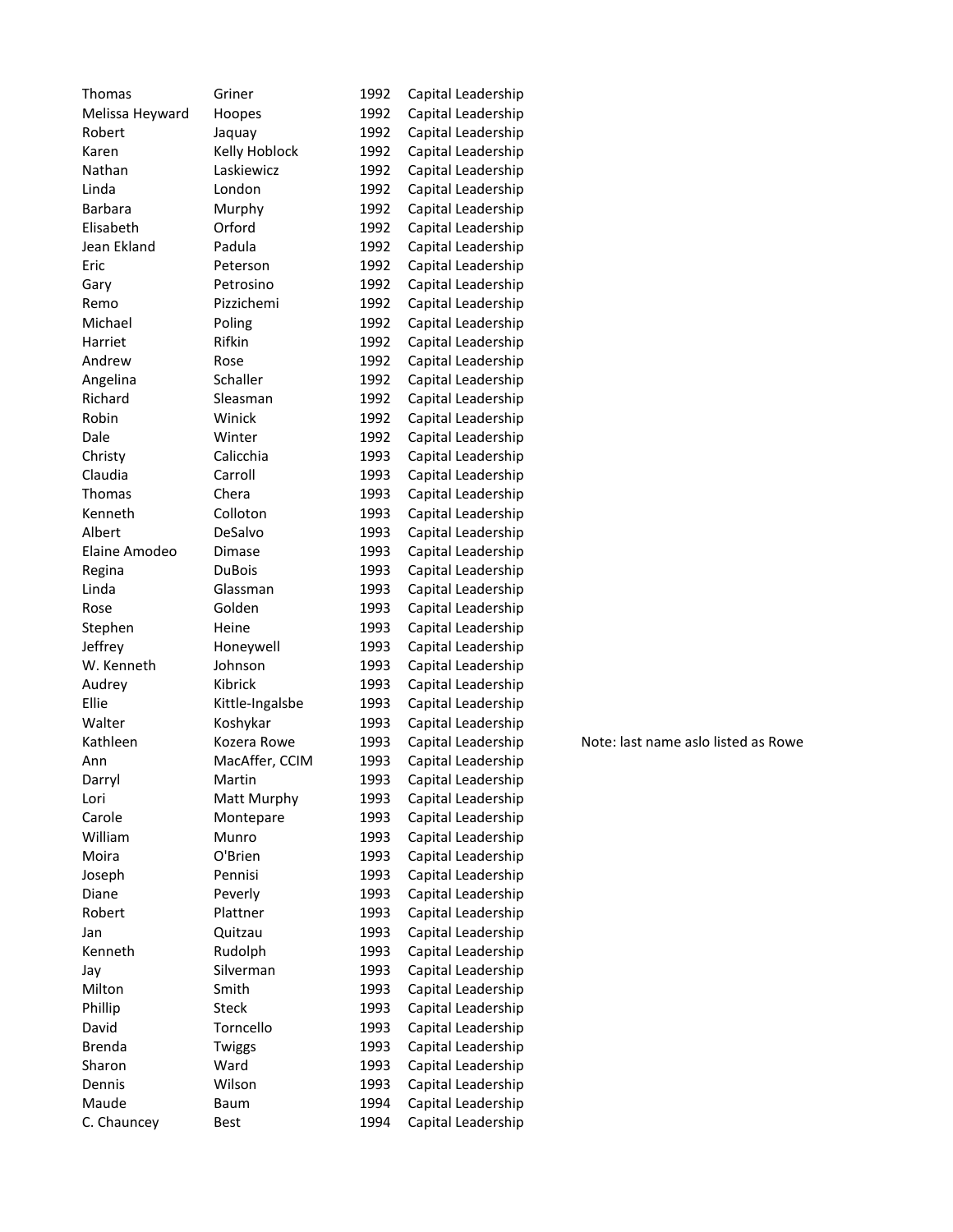| Michael          | <b>Borges</b>        | 1994         | Capital Leadership                       |                                     |
|------------------|----------------------|--------------|------------------------------------------|-------------------------------------|
| Mary Ann         | <b>Bourgeois</b>     | 1994         | Capital Leadership                       |                                     |
| Daisy            | <b>Burke</b>         | 1994         | Capital Leadership                       |                                     |
| Maribeth "Molly" | Cahill               | 1994         | Capital Leadership                       |                                     |
| Lorraine         | Charboneau Wynne     | 1994         | Capital Leadership                       |                                     |
| Robin            | Christenson          | 1994         | Capital Leadership                       |                                     |
| Carol            | Criscione            | 1994         | Capital Leadership                       |                                     |
| James            | Dall                 | 1994         | Capital Leadership                       |                                     |
| Terence          | Devine               | 1994         | Capital Leadership                       |                                     |
| Stephen          | Frodey               | 1994         | Capital Leadership                       |                                     |
| Shari            | Golub-Schillinger    | 1994         | Capital Leadership                       |                                     |
| Mark             | Hesler               | 1994         | Capital Leadership                       |                                     |
| James            | Howe                 | 1994         | Capital Leadership                       |                                     |
| Lois             | Johnson              | 1994         | Capital Leadership                       |                                     |
| Joan             | Kahn-Schneider       | 1994         | Capital Leadership                       |                                     |
| Arthur           | Kaplan               | 1994         | Capital Leadership                       |                                     |
| Kathy            | Lanni                | 1994         | Capital Leadership                       |                                     |
| David            | Markell              | 1994         | Capital Leadership                       |                                     |
| Alma             | Mitchell             | 1994         | Capital Leadership                       |                                     |
| Margaret         | O'Neill, Au.D        | 1994         | Capital Leadership                       |                                     |
| Kay              | O'Shaughnessy        | 1994         | Capital Leadership                       |                                     |
| Mollie           | Rooney               | 1994         | Capital Leadership                       |                                     |
| Dean             | Rueckert             | 1994         | Capital Leadership                       |                                     |
| Diana            | Slattery             | 1994         | Capital Leadership                       |                                     |
| Daniel           | Spicer               | 1994         | Capital Leadership                       |                                     |
| Lori             | Stachnik             | 1994         | Capital Leadership                       |                                     |
| William          | Stratton             | 1994         | Capital Leadership                       |                                     |
| Michael          | Sullivan             | 1994         | Capital Leadership                       |                                     |
| Lonnie           | Tomlin               | 1994         | Capital Leadership                       |                                     |
| Francis          | Trosset              | 1994         | Capital Leadership                       |                                     |
| Janet            | Twardzik             | 1994         | Capital Leadership                       |                                     |
| Linda            | Wheeler              | 1994         | Capital Leadership                       |                                     |
| Christopher D.   | Alesio               | 1995         | Leadership Schenectady                   |                                     |
| Lenore           | Barnard              | 1995         | Capital Leadership                       |                                     |
| Joanna M.        | <b>Begg</b>          | 1995         | Leadership Schenectady                   |                                     |
| <b>Bruce</b>     | Bell                 | 1995         | Capital Leadership                       |                                     |
| Mary             | <b>Burke</b>         | 1995         | Capital Leadership                       |                                     |
| Beverly R.       | Burnett              | 1995         | Leadership Schenectady                   |                                     |
| Jane             | <b>Bystry Weyers</b> | 1995         | Leadership Schenectady                   | Note: last name also is just Weyers |
| A. Susan         | Carleo, Ph.D.        | 1995         | Leadership Schenectady                   |                                     |
| Cathy Brower     | Connors              | 1995         | Capital Leadership                       |                                     |
| Cynthia A.       | DiPietro             | 1995         | Leadership Schenectady                   |                                     |
| Linda            | Drebitko             | 1995         | Leadership Schenectady                   |                                     |
| Rosemary         | Duncan               | 1995         | Capital Leadership                       |                                     |
| Robert           | Frare                | 1995         | Capital Leadership                       |                                     |
| Jon              | Fremante             | 1995         | Capital Leadership                       |                                     |
| David G.         | Fuller               | 1995         | Leadership Schenectady                   |                                     |
| John             | Giordano             | 1995         | Capital Leadership                       |                                     |
| Inez             | Grayson              | 1995         | Leadership Schenectady                   |                                     |
|                  | Grebert              | 1995         |                                          |                                     |
| John<br>Heidi    | <b>Harkins</b>       | 1995         | Capital Leadership<br>Capital Leadership |                                     |
| Justin           | Heller               | 1995         | Capital Leadership                       |                                     |
| Randal W.        | Herbert              |              | Leadership Schenectady                   |                                     |
| Barbara L.       | Howard               | 1995<br>1995 | Leadership Schenectady                   |                                     |
|                  |                      |              |                                          |                                     |
| Michael          | Hurt                 | 1995         | Capital Leadership                       |                                     |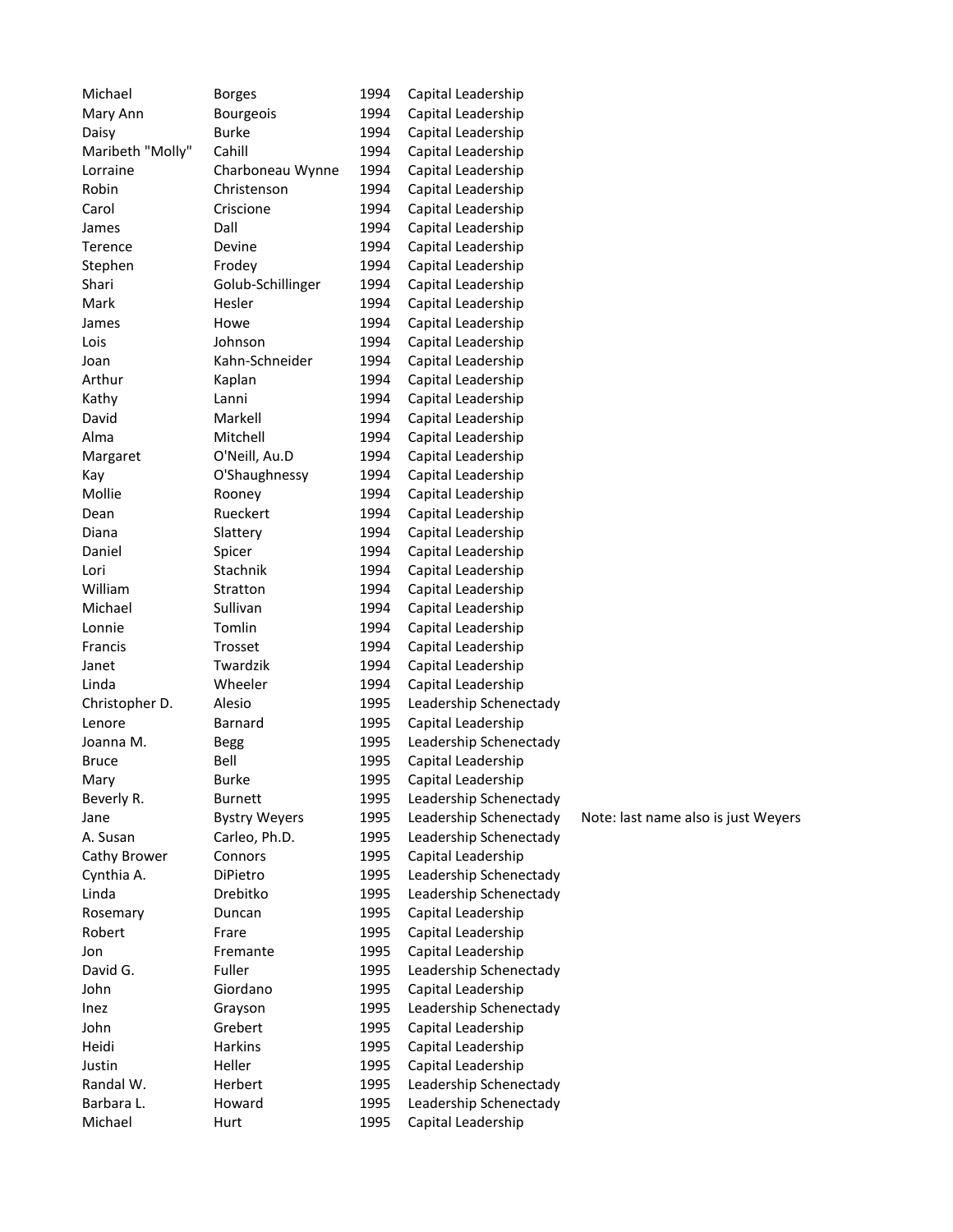| J. Michael               | Kane            | 1995 | Leadership Schenectady |
|--------------------------|-----------------|------|------------------------|
| <b>Christine Marbach</b> | Kellett         | 1995 | Capital Leadership     |
| Michael F.               | Kirk            | 1995 | Leadership Schenectady |
| Pamela                   | MacAffer        | 1995 | Capital Leadership     |
| Jack                     | Mahoney         | 1995 | Capital Leadership     |
| Thomas B.                | Milner          | 1995 | Leadership Schenectady |
| Eric                     | <b>Niehaus</b>  | 1995 | Capital Leadership     |
| John F.                  | Owens           | 1995 | Leadership Schenectady |
| N. Gwen                  | Pope            | 1995 | Leadership Schenectady |
| Ross                     | Prinzo          | 1995 | Capital Leadership     |
| John M.                  | Rajter          | 1995 | Leadership Schenectady |
| Richard                  | Reed            | 1995 | Capital Leadership     |
| Nancy Flacke             | Reuss           | 1995 | Capital Leadership     |
| Steven                   | Rowe            | 1995 | Capital Leadership     |
| Margaret                 | Rudzinski       | 1995 | Capital Leadership     |
| Cynthia                  | Scheuer         | 1995 | Capital Leadership     |
| Jane                     | Schramm         | 1995 | Capital Leadership     |
| Paul                     | Scoville        | 1995 | Capital Leadership     |
| Jamie                    | Sidgmore        | 1995 | Capital Leadership     |
| Michael P.               | Simone          | 1995 | Leadership Schenectady |
| Sharon                   | Smith           | 1995 | Capital Leadership     |
| Lyn (Dolan)              | Taylor          | 1995 | Capital Leadership     |
| Bonnie                   | Unser           | 1995 | Capital Leadership     |
| Vincent                  | Valenza         | 1995 | Capital Leadership     |
| Suzanne                  | Van Horn        | 1995 | Leadership Schenectady |
| Susan                    | Vernooy         | 1995 | Capital Leadership     |
| Maureen                  | West            | 1995 | Capital Leadership     |
| Robert                   | Williams        | 1995 | Capital Leadership     |
| Stephen                  | Winters         | 1995 | Capital Leadership     |
| Brian S.                 | Wright          | 1995 | Leadership Schenectady |
| Charles H.               | Young           | 1995 | Leadership Schenectady |
| William                  | Allen           | 1996 | Capital Leadership     |
| Jaclyn                   | <b>Brilling</b> | 1996 | Capital Leadership     |
| J. David                 | Brown           | 1996 | Capital Leadership     |
| Dawn                     | Chupay          | 1996 | Leadership Schenectady |
| Elizabeth                | Coco            | 1996 | Capital Leadership     |
| Surai                    | Commuri         | 1996 | Capital Leadership     |
| Elinor                   | Czebiniak       | 1996 | Capital Leadership     |
| Bonnie J.                | Daggett         | 1996 | Leadership Schenectady |
| Dominick                 | Darkangelo      | 1996 | Leadership Schenectady |
| Angela                   | Dixon           | 1996 | Capital Leadership     |
| Edward J.                | Gasparovic      | 1996 | Leadership Schenectady |
| Patricia J.              | Godlewski       | 1996 | Leadership Schenectady |
| Karl P.                  | Griffith        | 1996 | Leadership Schenectady |
| Albina                   | Grignon         | 1996 | Capital Leadership     |
| Patti A.                 | Gurgul          | 1996 | Leadership Schenectady |
| Carol Ann                | Hausamann       | 1996 | Capital Leadership     |
| Christopher              | Hearley         | 1996 | Capital Leadership     |
| Michael B.               | Henderson       | 1996 | Leadership Schenectady |
| Donna C.                 | Hermann         | 1996 | Leadership Schenectady |
| Christine                | Herzog          | 1996 | Capital Leadership     |
| Linda                    | Hillman         | 1996 | Capital Leadership     |
| John                     | Hoffman         | 1996 | Leadership Schenectady |
| Ann A.                   | Holden          | 1996 | Leadership Schenectady |
|                          | Kaminski        |      |                        |
| Kimberly B.              |                 | 1996 | Leadership Schenectady |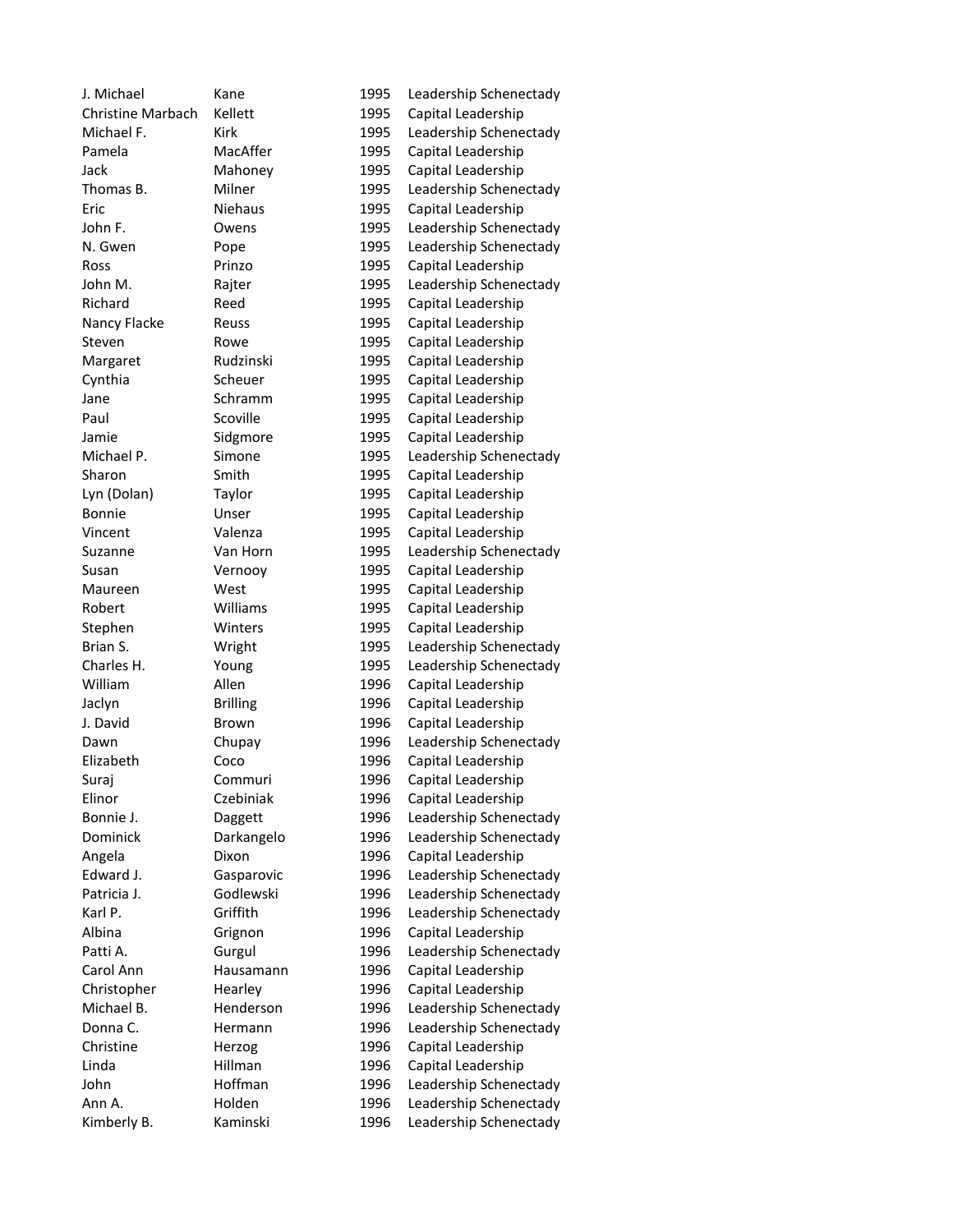Susan Klug 1996 Capital Leadership Note: last name also Gilchrest Klug Thomas J. Lawrence 1996 Leadership Schenectady Brenda Lee Lee 1996 Capital Leadership John MacAffer 1996 Capital Leadership<br>
Christopher Massaroni 1996 Capital Leadership Christopher Massaroni 1996 Capital Leadership Veronica Mattas 1996 Capital Leadership Janet Matthews 1996 Capital Leadership Robert McEwan 1996 Capital Leadership Joseph Miller 1996 Capital Leadership Brendan Mitchell 1996 Leadership Schenectady Howard Nelson 1996 Capital Leadership Robert Nichols 1996 Capital Leadership Brian O'Donnell 1996 Capital Leadership Carol Owsiany 1996 Capital Leadership Robert Pacenza 1996 Capital Leadership Gina R. **Potfora** 1996 Leadership Schenectady Joseph M. Realbuto 1996 Leadership Schenectady Alex Romanovich 1996 Capital Leadership Michael Rosch 1996 Capital Leadership John Sabol 1996 Capital Leadership Patricia Capital Leadership Capital Leadership Mary Perrin Scott 1996 Capital Leadership Jay Shupe 1996 Leadership Schenectady Stephen E. Souky 1996 Leadership Schenectady Robert Spencer 1996 Capital Leadership Susan Jane Staffa, Ph.D. 1996 Leadership Schenectady Cahal Stephens 1996 Capital Leadership Jim Sullivan 1996 Capital Leadership Suanne W. Tharpe 1996 Leadership Schenectady Ernesta Walker 1996 Capital Leadership Carol M. 2abielski 1996 Leadership Schenectady Mary Mary Abrams 1997 Capital Leadership M. Christian Bender 1997 Capital Leadership Cynthia J. Blair Blair 1997 Leadership Schenectady Arthur Brown 1997 Capital Leadership Karin Carr Carr 1997 Capital Leadership Rosemary A. Castelli 1997 Leadership Schenectady Manuel Choy 1997 Capital Leadership Patricia Cocca 1997 Capital Leadership Randolph Collins 1997 Capital Leadership Virgina Collins-Bullock 1997 Leadership Schenectady Nancy Condit 1997 Capital Leadership Note: Last name was Longacker Nancy Cummings 1997 Capital Leadership Robert J. Dantz Dantz 1997 Leadership Schenectady Mary Del Santo 1997 Capital Leadership Mary Bray Gallagher 1997 Capital Leadership Susan M. Gavenda 1997 Leadership Schenectady Paul Goetz 1997 Capital Leadership Paul J. **Gordon** 1997 Leadership Schenectady Nancy Griffis 1997 Capital Leadership Anne Marie Haber 1997 Capital Leadership Glenn Harrison 1997 Capital Leadership Robert Heverly 1997 Capital Leadership Chris Hutchinson 1997 Leadership Schenectady Mary Ann **Keeler** 1997 Capital Leadership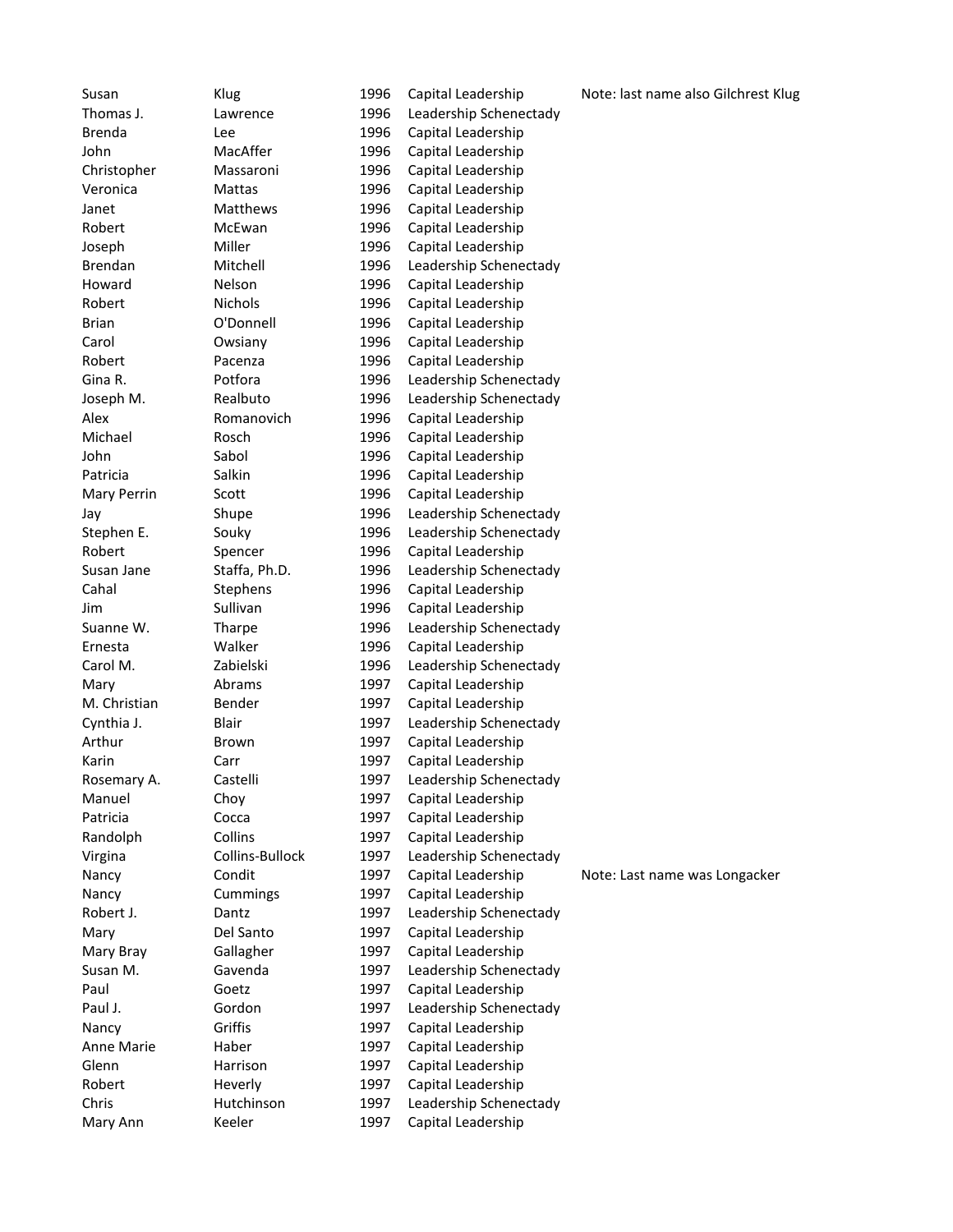| Andrew         | Koenig              | 1997 | Capital Leadership     |                                  |
|----------------|---------------------|------|------------------------|----------------------------------|
| Edmund         | Kohlberg            | 1997 | Capital Leadership     |                                  |
| Stephen        | LaFleche            | 1997 | Capital Leadership     |                                  |
| Ruth           | Leistensnider       | 1997 | Capital Leadership     |                                  |
| Jo Ann         | LeSage Nelson       | 1997 | Capital Leadership     |                                  |
| Neil           | Levine              | 1997 | Capital Leadership     |                                  |
| Patricia       | MacEnroe            | 1997 | Capital Leadership     |                                  |
| <b>Barbara</b> | Norton-Lorraine     | 1997 | Leadership Schenectady |                                  |
| Carmel         | Patrick             | 1997 | Capital Leadership     |                                  |
| Anthony        | Perez Cassino       | 1997 | Capital Leadership     |                                  |
| Margaret       | Picotte MacClarence | 1997 | Capital Leadership     |                                  |
| Marion         | Porterfield-Pierce  | 1997 | Leadership Schenectady |                                  |
| Karen          | Potter              | 1997 | Capital Leadership     |                                  |
| Janice         | Renna               | 1997 | Capital Leadership     |                                  |
| Bart A.        | Roselli             | 1997 | Leadership Schenectady |                                  |
| Scott          | Russell             | 1997 | Leadership Schenectady |                                  |
| Mary Alice     | Russo               | 1997 | Capital Leadership     |                                  |
| Gail Alter     | Sacco               | 1997 | Capital Leadership     |                                  |
| Deborah A.     | Slezak              | 1997 | Leadership Schenectady |                                  |
| Roland H.      | Spencer             | 1997 | Leadership Schenectady |                                  |
| Marie          | Stasiak             | 1997 | Capital Leadership     |                                  |
| Debra Dockey   | Story               | 1997 | Capital Leadership     |                                  |
| Linda          | Susi                | 1997 | Leadership Schenectady |                                  |
| John           | Waechter            | 1997 | Capital Leadership     |                                  |
| Matthew J.     | Walkuski            | 1997 | Leadership Schenectady |                                  |
| Susan          | Warshany            | 1997 | Leadership Schenectady |                                  |
| Marc           | Wegener             | 1997 | Capital Leadership     |                                  |
| Kevin C.       | Wilcox              | 1997 | Leadership Schenectady |                                  |
| Susan M.       | Williams            | 1997 | Leadership Schenectady |                                  |
| George         | Wise                | 1997 | Leadership Schenectady |                                  |
| Lynn Roughley  | Young               | 1997 | Leadership Schenectady |                                  |
| Verna          | Zapp                | 1997 | Leadership Schenectady |                                  |
| Arnis          | Zilgme              | 1997 | Capital Leadership     |                                  |
| Melissa        | Acumpaugh           | 1998 | Capital Leadership     |                                  |
| Robert         | Agel                | 1998 | Capital Leadership     |                                  |
| Mischelle      | Anderson Valcourt   | 1998 | Leadership Schenectady |                                  |
| Margaret M.    | Anderton            | 1998 | Leadership Schenectady |                                  |
| Mark P.        | <b>Bowers</b>       | 1998 | Leadership Schenectady |                                  |
| Thomas         | Brady               | 1998 | Capital Leadership     |                                  |
| Suzanne        | <b>Brownrigg</b>    | 1998 | Capital Leadership     |                                  |
| Catherine A.   | Callan              | 1998 | Leadership Schenectady |                                  |
| Janet A.       | Carmichael          | 1998 | Leadership Schenectady |                                  |
| Suzanne        | Carmody Nealon      | 1998 | Capital Leadership     | Note: Last name also just Nealon |
| Wiliam         | Chalmers            | 1998 | Capital Leadership     |                                  |
| Paul           | Chodkowski          | 1998 | Leadership Schenectady |                                  |
| Jeffrey        | Cohen               | 1998 | Capital Leadership     |                                  |
| Vincent        | Colonno             | 1998 | Capital Leadership     |                                  |
| Andrew         | Cruikshank          | 1998 | Capital Leadership     |                                  |
| James          | Daniels             | 1998 | Capital Leadership     |                                  |
| Kevin          | DeLaughter          | 1998 | Capital Leadership     |                                  |
| Daniel         | Dembling            | 1998 | Capital Leadership     |                                  |
| Grace          | Diaz                | 1998 | Capital Leadership     |                                  |
| Katharine      | Doran               | 1998 | Capital Leadership     |                                  |
| Lisa Smith     | Fortin              | 1998 | Capital Leadership     |                                  |
| Amy            | Friedman            | 1998 | Capital Leadership     |                                  |
|                |                     |      |                        |                                  |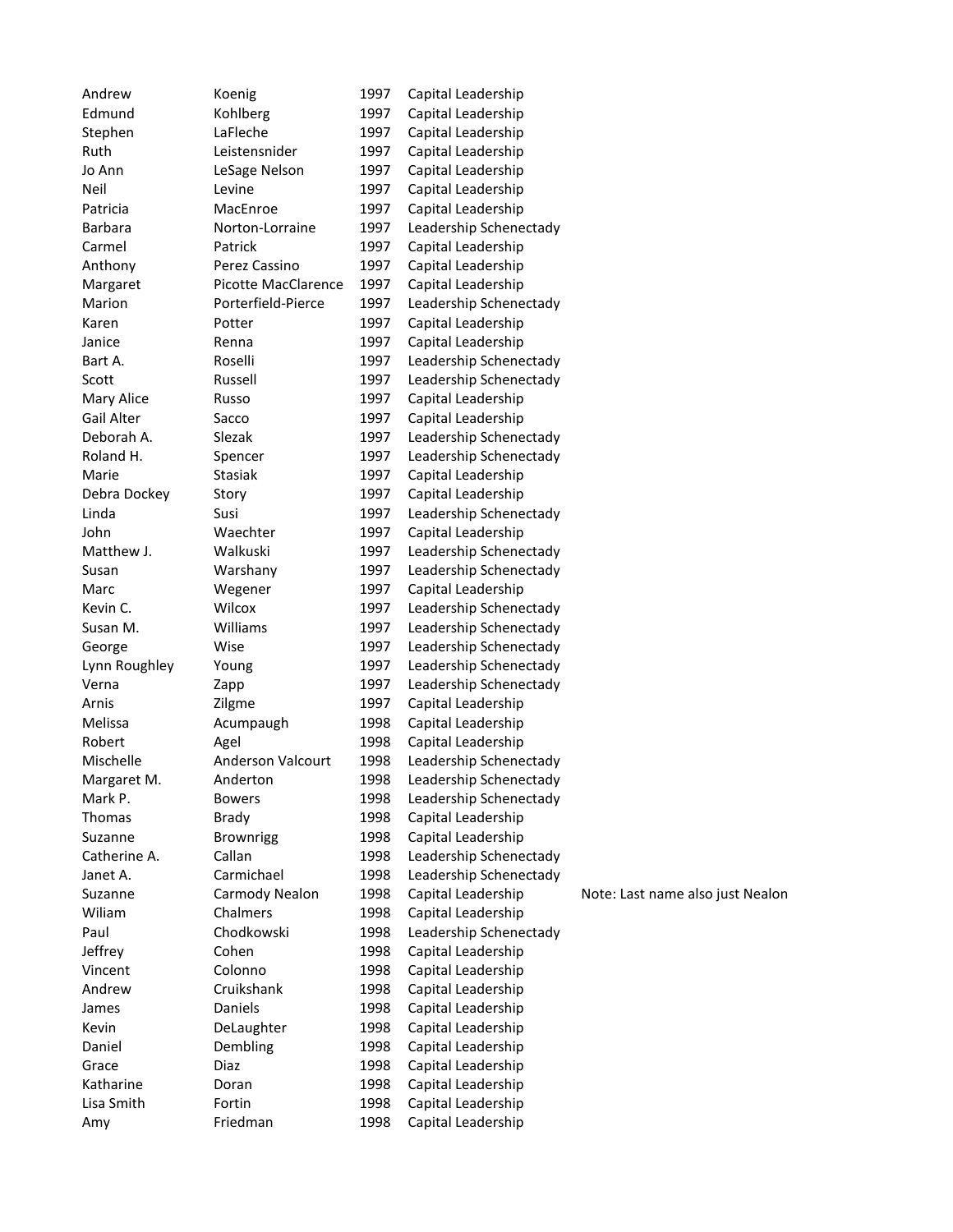Carlos K. Gethers 1998 Leadership Schenectady Molain D. Gilmore 1998 Leadership Schenectady Judy Glassanos 1998 Capital Leadership Cathleen Goska 1998 Leadership Schenectady Howard Gross 1998 Capital Leadership Josephine Herrick 1998 Capital Leadership Donald F. Howell, Jr. 1998 Leadership Schenectady Todd Kilburn 1998 Leadership Schenectady Melissa Kintner 1998 Capital Leadership Note: Last name now Aucompaugh Note: Last name now Aucompaugh JoAnn LaPorta 1998 Capital Leadership Lynne Lazar 1998 Leadership Schenectady Stephen Malinowski 1998 Capital Leadership Maggie Mancinelli-Cahill 1998 Capital Leadership Brian McGarvey 1998 Leadership Schenectady Ellen Melchionni 1998 Capital Leadership Melissa J. Minnick 1998 Leadership Schenectady Jim Mulligan 1998 Capital Leadership J. Kelly Nolan 1998 Leadership Schenectady Maureen A. C'Brien 1998 Leadership Schenectady Suzanne O'Connor 1998 Capital Leadership Jacqueline Pappalardi 1998 Capital Leadership Sharon L. Parys 1998 Leadership Schenectady Note: Last name was Sager Susan Pedo 1998 Capital Leadership Marva Joyce Robinson 1998 Leadership Schenectady Barbara Roland-Milano 1998 Capital Leadership Lawrence Schechter 1998 Capital Leadership William Schwarz 1998 Leadership Schenectady Steve Sconfienza 1998 Capital Leadership Ray Seefeld 1998 Capital Leadership David Sheridan 1998 Capital Leadership Lisa Smith Fortin 1998 Capital Leadership John T. Snipes 1998 Leadership Schenectady Linda J. Staroba 1998 Leadership Schenectady Deborah R. Wexler 1998 Leadership Schenectady Orville Abrahams 1999 Capital Leadership Lisa Altman 1999 Capital Leadership Mark **Amodeo** 1999 Leadership Schenectady Lauren Bernstein 1999 Leadership Schenectady Eileen Bosworth 1999 Capital Leadership Laura Cameron 1999 Capital Leadership Bryant Cassella 1999 Capital Leadership James Cole 1999 Capital Leadership Thomas Collura 1999 Capital Leadership Diane Conroy-LaCivita 1999 Capital Leadership Angel D. Canzy Chanzy 1999 Leadership Schenectady Elizabeth DiBona 1999 Capital Leadership Heather Diddel 1999 Capital Leadership Beth Eaton Eaton 1999 Capital Leadership Todd Edwards 1999 Leadership Schenectady Debra Geer 1999 Capital Leadership Theresa Glenn 1999 Leadership Schenectady Scott **Houghtaling** 1999 Capital Leadership Daniel Hurteau 1999 Capital Leadership Michael Keegan 1999 Capital Leadership Paul Kisselback 1999 Capital Leadership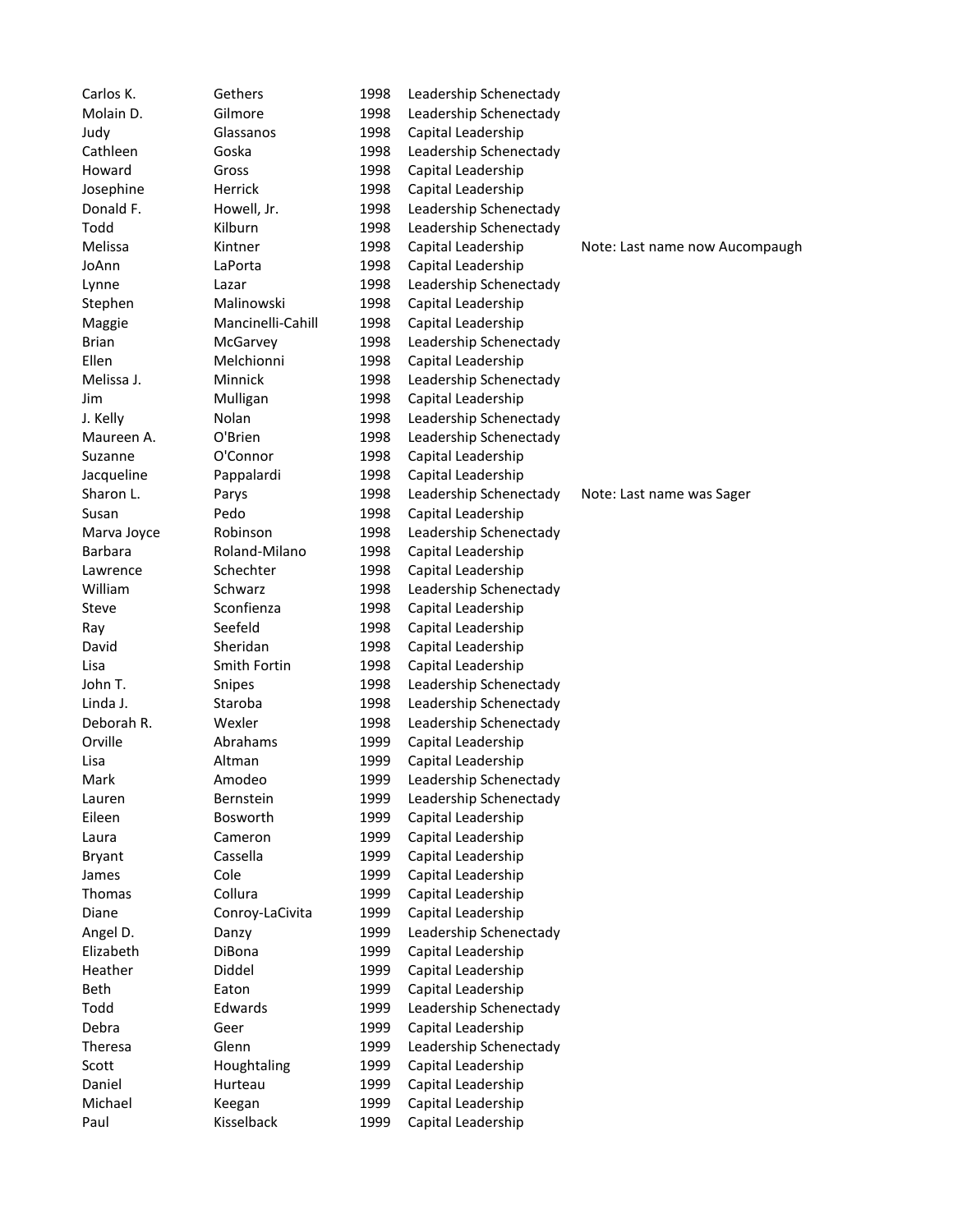| Nancy        | Lerner                | 1999 | Capital Leadership     |                                     |
|--------------|-----------------------|------|------------------------|-------------------------------------|
| Patra        | Madden                | 1999 | Leadership Schenectady |                                     |
| Linda        | Mather                | 1999 | Capital Leadership     |                                     |
| Cynthia K.   | McGuire               | 1999 | Leadership Schenectady |                                     |
| Terry L.     | McKane                | 1999 | Leadership Schenectady |                                     |
| Lorna        | Middlebrough          | 1999 | Capital Leadership     |                                     |
| Michelle     | Naccarato             | 1999 | Leadership Schenectady |                                     |
| Richard      | Peckham               | 1999 | Capital Leadership     |                                     |
| Kathy        | Quandt                | 1999 | Capital Leadership     |                                     |
| Carol        | Reiser                | 1999 | Capital Leadership     |                                     |
| Thomas       | Rissberger            | 1999 | Capital Leadership     |                                     |
| Joan         | Roberts               | 1999 | Capital Leadership     |                                     |
| Terri        | <b>Scalise Roller</b> | 1999 | Capital Leadership     |                                     |
| Stephen      | Schifley              | 1999 | Capital Leadership     |                                     |
| Ricki        | Shapiro               | 1999 | Leadership Schenectady |                                     |
| James        | Sidford               | 1999 | Capital Leadership     |                                     |
|              | Soares                | 1999 | Capital Leadership     |                                     |
| <b>Betsy</b> | <b>Strauss</b>        | 1999 |                        |                                     |
| Stanley      |                       |      | Leadership Schenectady |                                     |
| Larry        | Teal                  | 1999 | Capital Leadership     |                                     |
| Gretchel     | Tyson                 | 1999 | Leadership Schenectady | Note: last name is now Tyson Hathav |
| Kevin        | Walsh                 | 1999 | Leadership Schenectady |                                     |
| Donn         | Warren                | 1999 | Leadership Schenectady |                                     |
| Michael      | Whalen                | 1999 | Capital Leadership     |                                     |
| Patricia     | Anders                | 2000 | Capital Leadership     |                                     |
| Mary L.      | Anderson              | 2000 | Leadership Schenectady |                                     |
| Lisa         | Austin                | 2000 | Capital Leadership     |                                     |
| Terresa M.   | <b>Bakner</b>         | 2000 | Leadership Schenectady |                                     |
| Dave         | Bertrand              | 2000 | Leadership Schenectady |                                     |
| Marylynne    | Brady-Johnson         | 2000 | Capital Leadership     |                                     |
| Jean         | <b>Brooks</b>         | 2000 | Capital Leadership     |                                     |
| James H. K.  | <b>Bruner</b>         | 2000 | Leadership Schenectady |                                     |
| Steve        | <b>Buresh</b>         | 2000 | Leadership Schenectady |                                     |
| Susan L.     | <b>Butler</b>         | 2000 | Leadership Schenectady |                                     |
| Rev. Carlos  | Carraballos           | 2000 | Leadership Schenectady |                                     |
| Joseph       | Clement               | 2000 | Capital Leadership     |                                     |
| Miki         | Conn                  | 2000 | Capital Leadership     |                                     |
| Guy R.       | Demers                | 2000 | Leadership Schenectady |                                     |
| Kathleen     | Douglas               | 2000 | Leadership Schenectady |                                     |
| John A.      | Fantauzzi, Esq.       | 2000 | Leadership Schenectady |                                     |
| Ghouse       | Farooqui              | 2000 | Capital Leadership     |                                     |
| Joe          | Fedor                 | 2000 | Leadership Schenectady |                                     |
| Cynthia      | Gilchrist             | 2000 | Capital Leadership     |                                     |
| Deborah      | Hanish-Schreyer       | 2000 | Capital Leadership     |                                     |
| Herm         | Hill                  | 2000 | Capital Leadership     |                                     |
| Tonette M.   | Hindle                | 2000 | Leadership Schenectady |                                     |
| Kristine     | Hoagland              | 2000 | Leadership Schenectady |                                     |
| Steve        | Klein                 | 2000 | Leadership Schenectady |                                     |
| Susan        | Kratch                | 2000 | Leadership Schenectady |                                     |
| Edward       | Lambert               | 2000 | Leadership Schenectady |                                     |
| Elizabeth    | Lanning Snyder        | 2000 | Capital Leadership     |                                     |
| Peter        | Lauricella            | 2000 | Capital Leadership     |                                     |
| Jonathan     | Madden                | 2000 | Capital Leadership     |                                     |
| Karen        | Mantas                | 2000 | Capital Leadership     |                                     |
| Ron          | Mason                 | 2000 | Capital Leadership     |                                     |
| Dennis       | McDonald              | 2000 | Capital Leadership     |                                     |
|              |                       |      |                        |                                     |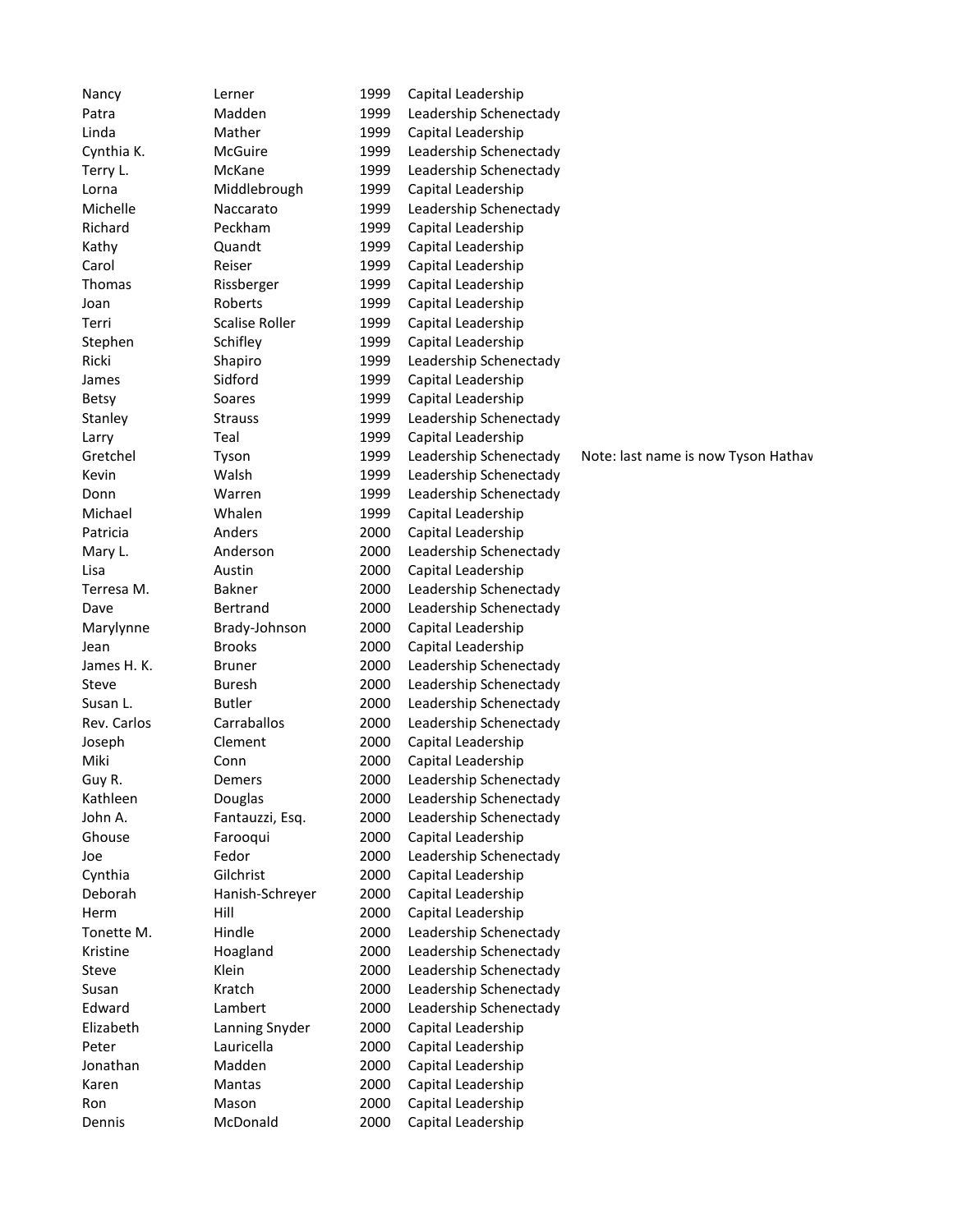| John                       | McGuinness           | 2000         | Leadership Schenectady                       |                                     |
|----------------------------|----------------------|--------------|----------------------------------------------|-------------------------------------|
| Heather                    | Meaney               | 2000         | Leadership Schenectady                       |                                     |
| Agniebzka                  | Mena                 | 2000         | Capital Leadership                           |                                     |
| <b>Tracy</b>               | Metzger              | 2000         | Capital Leadership                           |                                     |
| Timothy                    | Minahan              | 2000         | Capital Leadership                           |                                     |
| Dominick                   | Mitchell, Jr.        | 2000         | Leadership Schenectady                       |                                     |
| Timothy                    | O'Brien              | 2000         | Capital Leadership                           |                                     |
| Thomas                     | Owens                | 2000         | Capital Leadership                           |                                     |
| Marguerite                 | Pearson              | 2000         | Leadership Schenectady                       |                                     |
| Rosemarie                  | Pierce               | 2000         | Leadership Schenectady                       |                                     |
| Deborah                    | Reid                 | 2000         | Leadership Schenectady                       |                                     |
| John                       | Reilly               | 2000         | Capital Leadership                           |                                     |
| Randy                      | Roberts              | 2000         | Leadership Schenectady                       |                                     |
| Mo                         | Schifley             | 2000         | Capital Leadership                           |                                     |
| Tom                        | Schwendler           | 2000         | Leadership Schenectady                       |                                     |
| Steven                     | Senior               | 2000         | Capital Leadership                           |                                     |
| Joseph                     | Taylor               | 2000         | Capital Leadership                           |                                     |
| Carol Ann                  | Tiberia              | 2000         | Capital Leadership                           |                                     |
| Joyce                      | Weiler               | 2000         | Capital Leadership                           |                                     |
| Laura                      | Wells                | 2000         | Capital Leadership                           |                                     |
| John                       | Wisniewski           | 2000         | Leadership Schenectady                       |                                     |
| Glenn R.                   | Allen                | 2001         | Leadership Schenectady                       |                                     |
| John                       | Bagyi                | 2001         | Capital Leadership                           |                                     |
| Roberta                    | <b>Bastow</b>        | 2001         | Capital Leadership                           |                                     |
| <b>Beth</b>                | Beshaw               | 2001         | Capital Leadership                           |                                     |
| Jennifer L.                | Blessing             | 2001         | Leadership Schenectady                       |                                     |
| Sarah                      | <b>Boggess</b>       | 2001         | Capital Leadership                           | Note: last name also Metzgar Bogges |
| Lisa                       | Brown                | 2001         | Capital Leadership                           |                                     |
|                            |                      |              |                                              |                                     |
|                            |                      |              |                                              |                                     |
| Eric                       | <b>Burnett</b>       | 2001         | Capital Leadership                           |                                     |
| Michael                    | Camarota             | 2001         | Capital Leadership                           |                                     |
| Melvin                     | Campos               | 2001         | Capital Leadership                           |                                     |
| Jennifer                   | Carter               | 2001         | Capital Leadership                           |                                     |
| Raymond                    | Cerrone              | 2001         | Capital Leadership                           |                                     |
| Jim                        | Conroy               | 2001         | Capital Leadership                           |                                     |
| Teresa                     | Dangwa               | 2001         | Leadership Schenectady                       |                                     |
| Jeffrey                    | Dannick              | 2001         | Capital Leadership                           |                                     |
| Amy Marie                  | Davis                | 2001         | Leadership Schenectady                       |                                     |
| Theodore                   | DeConno              | 2001         | Capital Leadership                           |                                     |
| Michelle                   | Fellows Conn         | 2001         | Capital Leadership                           |                                     |
| Leroy                      | Fogle                | 2001         | Leadership Schenectady                       |                                     |
| Robert G.                  | Frederick            | 2001         | Leadership Schenectady                       |                                     |
| Shelley M.                 | Freeman              | 2001         | Leadership Schenectady                       |                                     |
| Edward                     | Garrigan             | 2001         | Capital Leadership                           |                                     |
| Robin E.                   | Granger              | 2001         | Leadership Schenectady                       |                                     |
| Victoria                   | <b>Harkins</b>       | 2001         | Capital Leadership                           |                                     |
| Gerard F.                  | Havasy               | 2001         | Leadership Schenectady                       |                                     |
| Cybele A.                  | Hijar                | 2001         | Leadership Schenectady                       |                                     |
| Gregg                      | Johnson              | 2001         | Capital Leadership                           |                                     |
| Joseph                     | Kelley               | 2001         | Capital Leadership                           |                                     |
| Steven                     | Kinley               | 2001         | Capital Leadership                           |                                     |
| Andrew                     | Koski                | 2001         | Capital Leadership                           |                                     |
| Christopher                | Lemire               | 2001         | Capital Leadership                           |                                     |
| Kelly                      | Lopez                | 2001         | Capital Leadership                           |                                     |
| <b>Billie</b><br>Thomas X. | Luisi-Potts<br>Mason | 2001<br>2001 | Capital Leadership<br>Leadership Schenectady |                                     |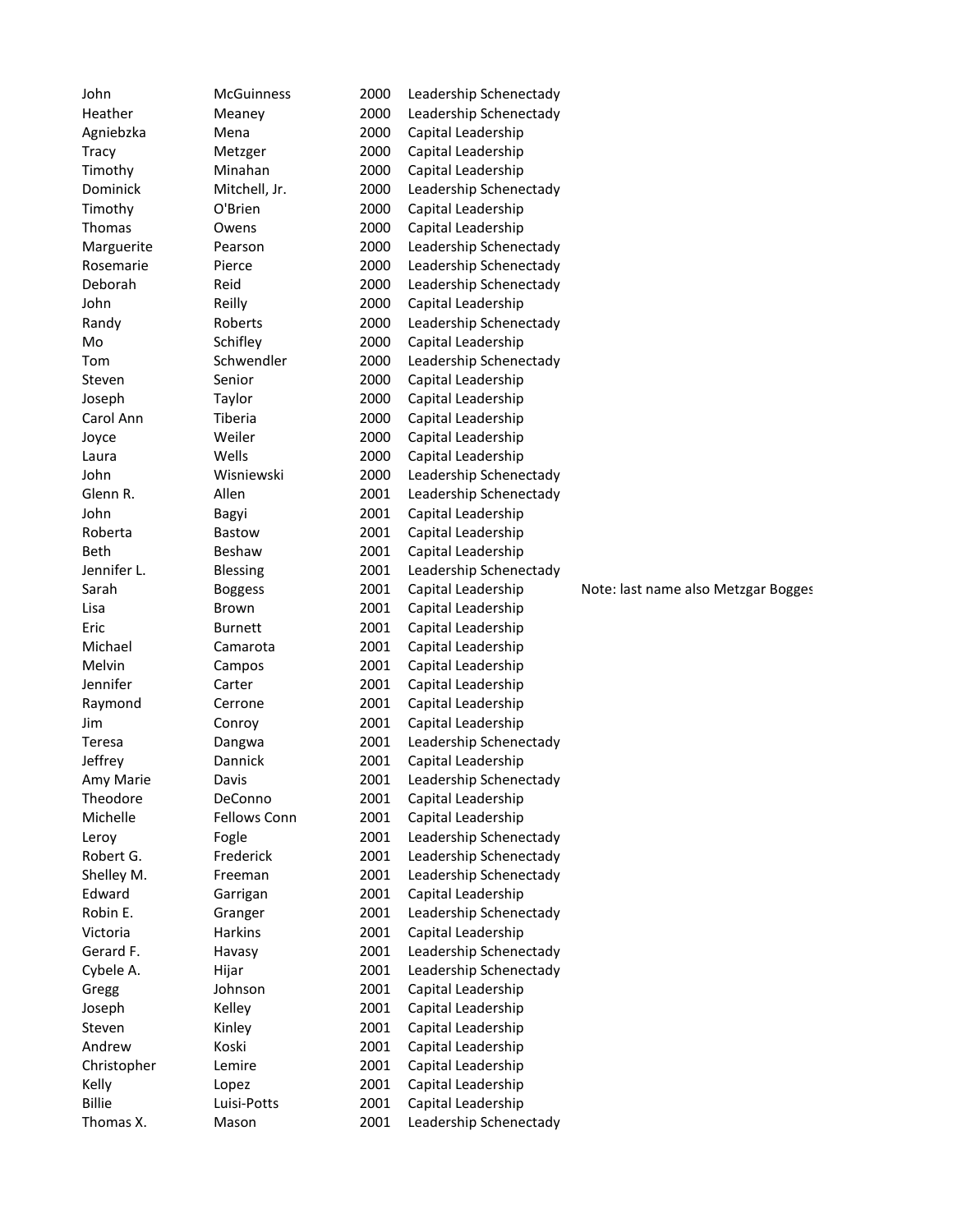Norman Massry 2001 Capital Leadership Jacqueline McDonough 2001 Leadership Schenectady Carolyn McLaughlin 2001 Capital Leadership Anthony McManus 2001 Capital Leadership Kathleen Milne 2001 Leadership Schenectady Alex E. Owusu 2001 Leadership Schenectady Michael Paparian 2001 Capital Leadership Mary Kim Purcell 2001 Capital Leadership Susan Radzyminski 2001 Capital Leadership Susan **Rank** 2001 Leadership Schenectady Timothy Riley 2001 Capital Leadership Sue Ellen Rose 2001 Capital Leadership Marjorie Rush 2001 Capital Leadership Adam Shaw 2001 Capital Leadership Mark C. Sheehan 2001 Leadership Schenectady Ramona Smith 2001 Capital Leadership Shari L. Sterling 2001 Leadership Schenectady Michael G. Sterthous 2001 Leadership Schenectady Anne Tully 7001 Capital Leadership Kathy A. Urbanski 2001 Leadership Schenectady Beth van Bladel 2001 Capital Leadership Michelle H. Wildgrube 2001 Leadership Schenectady Carol D. Williams 2001 Leadership Schenectady Ann C. Aragosa 2002 Leadership Schenectady Karen Bilowith 2002 Leadership Schenectady Cheryl Bradt-Hyland 2002 Capital Leadership Maureen Buckley 2002 Capital Leadership Joel Burbank 2002 Leadership Schenectady Dean Burns 2002 Capital Leadership John Cerveny 2002 Capital Leadership Kristen D. Church 2002 Leadership Schenectady David V. Connelly Jr. 2002 Leadership Schenectady Sharran A. Coppola 2002 Leadership Schenectady Joseph Cunin 2002 Capital Leadership Steven Egna 2002 Capital Leadership Robert J. Elliott 2002 Leadership Schenectady Michele Estep 2002 Capital Leadership Patricia Fahy Fahy 2002 Capital Leadership Douglas Gerhardt 2002 Capital Leadership Suzanne Gilman 2002 Leadership Schenectady Bruce Ginsburg 2002 Capital Leadership Ronald Guzior 2002 Capital Leadership Michele M. Heeran 2002 Leadership Schenectady Doretha Penny Holmes 2002 Capital Leadership Jeanne M. Jadwin 2002 Leadership Schenectady Miriam E. Sand Jurado 2002 Leadership Schenectady Julie Michaels Keegan 2002 Capital Leadership Robert Kent 2002 Capital Leadership Maria C. **Kotary 2002** Leadership Schenectady Cyria M. Lobo 2002 Leadership Schenectady Ruth Mahoney 2002 Capital Leadership Nicholas Manley 2002 Capital Leadership Joseph McQueen 2002 Leadership Schenectady Sheri Moreno, Esq. 2002 Capital Leadership Theresa A. Murphy 2002 Leadership Schenectady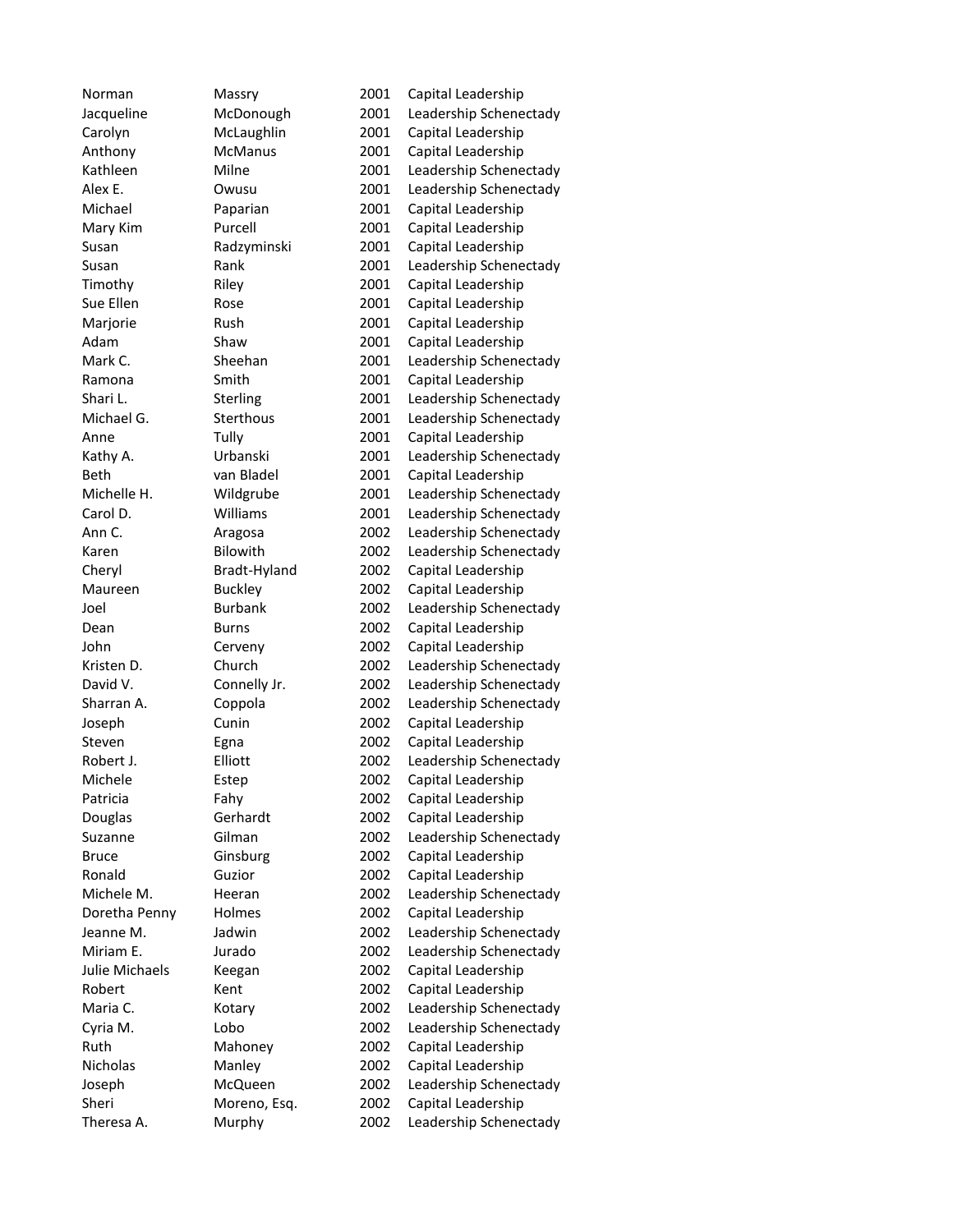| Christopher J. | <b>Myers</b>         | 2002 | Leadership Schenectady |
|----------------|----------------------|------|------------------------|
| Lorraine       | Nicklaw              | 2002 | Leadership Schenectady |
| Megan          | O'Connor-Hebert      | 2002 | Capital Leadership     |
| Barbara Kane   | Pilliod              | 2002 | Capital Leadership     |
| Deborah        | Poulin               | 2002 | Capital Leadership     |
| Denise         | Pritchard            | 2002 | Capital Leadership     |
| Stephanie E.   | Przybylek            | 2002 | Leadership Schenectady |
| Edward         | Rising               | 2002 | Leadership Schenectady |
| John           | Samatulski           | 2002 | Leadership Schenectady |
| Robert         | Schofield            | 2002 | Capital Leadership     |
| Walter         | Simpkins             | 2002 | Leadership Schenectady |
| Cheryl         | Sullivan             | 2002 | Leadership Schenectady |
| Schuyler       | Tilly                | 2002 | Capital Leadership     |
| John           | Toy                  | 2002 | Capital Leadership     |
| Elaine         | Wieczorek            | 2002 | Leadership Schenectady |
| Laura          | Zeliger              | 2002 | Leadership Schenectady |
| Irene          | Allen                | 2003 | Leadership Schenectady |
| Laurie J.      | Bacheldor            | 2003 | Leadership Schenectady |
| Peter          | Bennison             | 2003 | Leadership Schenectady |
| Anthony        | Bodo                 | 2003 | Leadership Schenectady |
| Bettyjo        | Bouchey              | 2003 | Capital Leadership     |
| Frank L.       | Burns Jr.            | 2003 | Leadership Schenectady |
| Timothy        | Cade                 | 2003 | Leadership Schenectady |
| Jay            | Cloutier             | 2003 | Capital Leadership     |
| Kelly          | Evanoff              | 2003 | Leadership Schenectady |
| Anthony        | Fazzone              | 2003 | Capital Leadership     |
| Charles        | Hayward              | 2003 | Capital Leadership     |
| Carrie         | Hillenbrandt         | 2003 | Capital Leadership     |
| Robert         | Hoffman              | 2003 | Capital Leadership     |
| Paola          | Horvath              | 2003 | Leadership Schenectady |
| Pamela         | Howard               | 2003 | Capital Leadership     |
| Thomas J.      | Hudy                 | 2003 | Leadership Schenectady |
| Noreen         | Jones                | 2003 | Capital Leadership     |
| Janet          | Kaplan               | 2003 | Capital Leadership     |
| Bryan          | LaVigne              | 2003 | Capital Leadership     |
| Seth R.        | Leech                | 2003 | Leadership Schenectady |
|                |                      | 2003 |                        |
| Carol          | Lewick               |      | Capital Leadership     |
| Patricia       | Maguire<br>Marinello | 2003 | Capital Leadership     |
| Nina           | McDonald             | 2003 | Capital Leadership     |
| Joseph         |                      | 2003 | Capital Leadership     |
| Brian H.       | Merriam              | 2003 | Leadership Schenectady |
| <b>Brian</b>   | Morrissey            | 2003 | Capital Leadership     |
| Mary Clare     | O'Connor             | 2003 | Leadership Schenectady |
| Marilyn        | Otto                 | 2003 | Capital Leadership     |
| Kimberlee      | Parker               | 2003 | Capital Leadership     |
| Sarah          | Pechar               | 2003 | Leadership Schenectady |
| Tracy          | Pitcher              | 2003 | Capital Leadership     |
| Libby          | Post                 | 2003 | Capital Leadership     |
| Nan            | Poston               | 2003 | Leadership Schenectady |
| Sherry         | Quinn                | 2003 | Capital Leadership     |
| Craig          | Radliff              | 2003 | Leadership Schenectady |
| Donald         | Ranck                | 2003 | Capital Leadership     |
| Kathryn        | Rebenack             | 2003 | Leadership Schenectady |
| Stephen J.     | Russell              | 2003 | Leadership Schenectady |
| Kristin        | Schon                | 2003 | Capital Leadership     |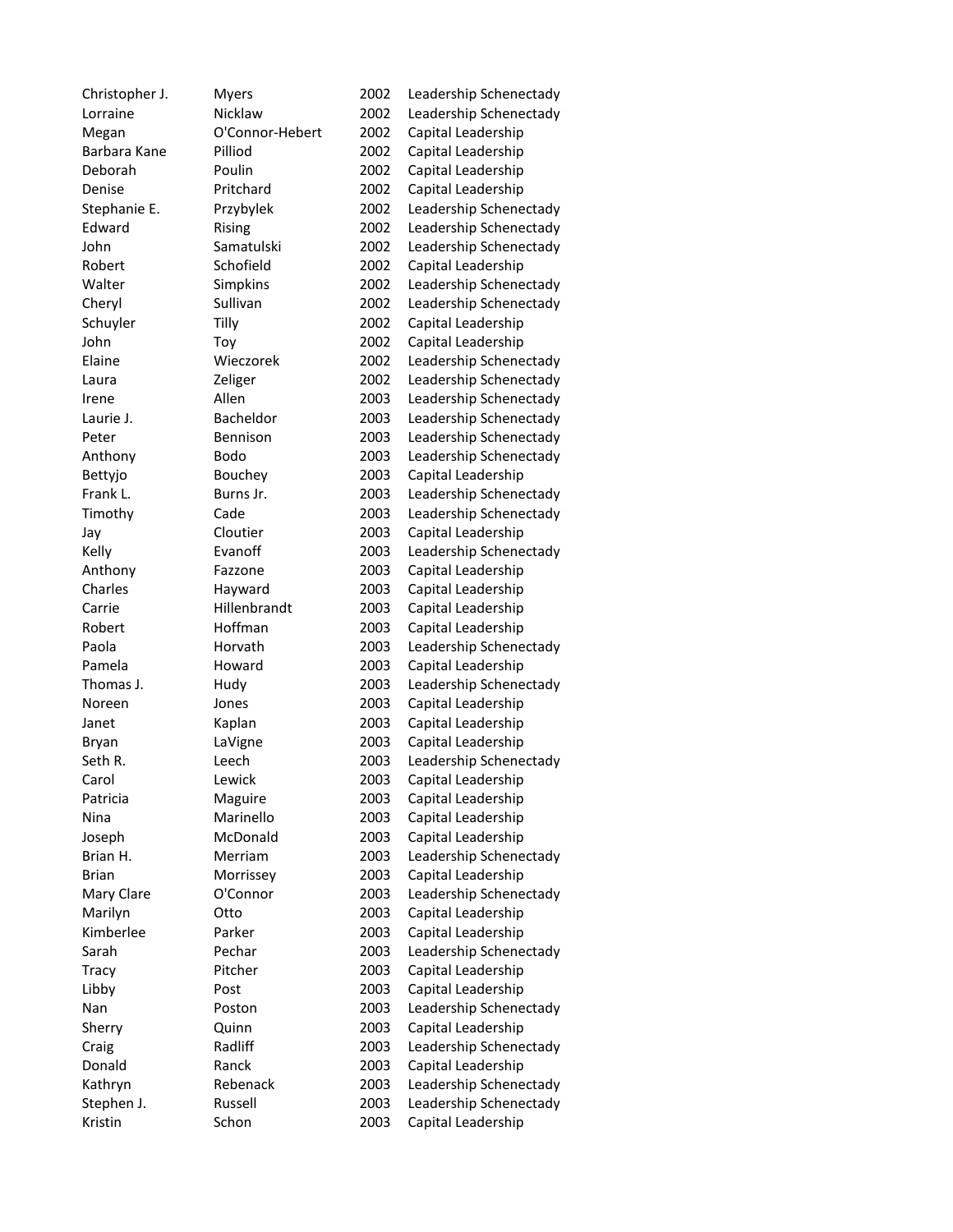| Karen              | Smith            | 2003 | Leadership Schenectady |
|--------------------|------------------|------|------------------------|
| Clarence           | Stanford         | 2003 | Leadership Schenectady |
| Maureen            | Taikowski        | 2003 | Leadership Schenectady |
| James              | Thompson         | 2003 | Capital Leadership     |
| Mason              | Tolman           | 2003 | Capital Leadership     |
| David              | Ward             | 2003 | Leadership Schenectady |
| Sean               | Willcoxon        | 2003 | Leadership Schenectady |
| <b>Barbara</b>     | Wisnom           | 2003 | Capital Leadership     |
| Todd               | Zbytniewski      | 2003 | Leadership Schenectady |
| George J.          | Alston III       | 2004 | Leadership Schenectady |
| Pauline            | Bartel           | 2004 | Capital Leadership     |
| Susan E.           | Beaudoin         | 2004 | Leadership Schenectady |
| Heather            | Behnke           | 2004 | Capital Leadership     |
| Susan              | <b>Burtchell</b> | 2004 | Capital Leadership     |
| Matthew            | Calderwood       | 2004 | Capital Leadership     |
| Nikki              | Caruso           | 2004 | Capital Leadership     |
| Linda              | Cesare-Busold    | 2004 | Capital Leadership     |
| Scott J.           | Cietek           | 2004 | Leadership Schenectady |
| Lisa               | Clifford         | 2004 | Capital Leadership     |
| Linda              | Cohen            | 2004 | Capital Leadership     |
| Rachel             | Conn             | 2004 | Leadership Schenectady |
| Daniel             | Couser           | 2004 | Leadership Schenectady |
| Barbara R.         | DeFebbo          | 2004 | Leadership Schenectady |
| Gail               | Dexter           | 2004 | Leadership Schenectady |
| Tonya              | Drewniak         | 2004 | Capital Leadership     |
| Sally F.           | Fabens           | 2004 | Leadership Schenectady |
| David R.           | Fountain         | 2004 | Leadership Schenectady |
| Sandra             | Fox              | 2004 | Capital Leadership     |
| William            | Gerstein         | 2004 | Leadership Schenectady |
| Marilyn A.         | Gibbons          | 2004 | Leadership Schenectady |
| Robert             | Greene           | 2004 | Capital Leadership     |
| Sarah              | Halliday         | 2004 | Capital Leadership     |
| Cynthia            | Herrmann         | 2004 | Capital Leadership     |
| Michelle L.        | Holl             | 2004 | Leadership Schenectady |
| Christine A.       | Horne            | 2004 | Leadership Schenectady |
| Robert             | Huber            | 2004 | Capital Leadership     |
| Lori               | Kearsing         | 2004 | Capital Leadership     |
| Monica             | Knoll            | 2004 | Capital Leadership     |
| Richard            | LaRose           | 2004 | Capital Leadership     |
| Patrick            | Longo            | 2004 | Leadership Schenectady |
| Danielle Y.        | Lucarelli        | 2004 | Leadership Schenectady |
| Charlie            | Lucia            | 2004 | Leadership Schenectady |
| Louis              | Magliocca        | 2004 | Leadership Schenectady |
| Katie              | Manning-Hilton   | 2004 | Leadership Schenectady |
| James              | Marotta          | 2004 | Capital Leadership     |
| Charles "Chuck"    | Mason            | 2004 | Capital Leadership     |
| <b>Brian</b>       | Matula           | 2004 | Capital Leadership     |
| Frank              | Mayer            | 2004 | Capital Leadership     |
| Bill               | McHugh           | 2004 | Leadership Schenectady |
| Cathryn H.         | Mizbani          | 2004 | Leadership Schenectady |
| Tara               | Moffett          | 2004 | Capital Leadership     |
| Beth               | Muthersbaugh     | 2004 | Capital Leadership     |
| Therese            | <b>Myers</b>     | 2004 | Capital Leadership     |
| Sharon A.          | Nadler           | 2004 | Leadership Schenectady |
| Dominick J. (D.J.) | Panetta          |      | Capital Leadership     |
|                    |                  | 2004 |                        |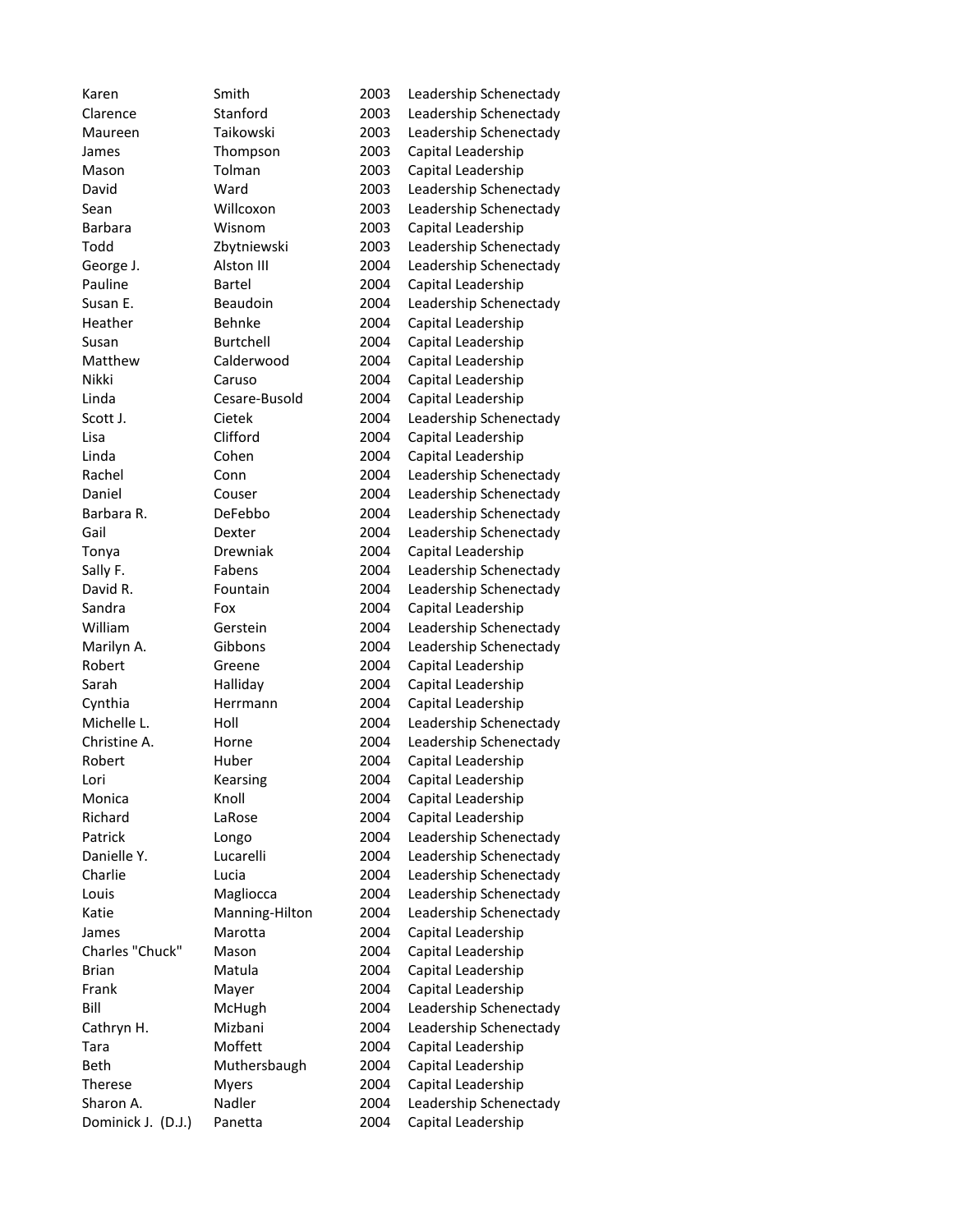| Grace       | Phelan            | 2004         | Capital Leadership                           |            |
|-------------|-------------------|--------------|----------------------------------------------|------------|
| Kimberleigh | Phelan            | 2004         | Capital Leadership                           |            |
| Linda M.    | Pinckney          | 2004         | Leadership Schenectady                       |            |
| John        | Pocorobba         | 2004         | Capital Leadership                           |            |
| James       | Rodriguez         | 2004         | Leadership Schenectady                       |            |
| Kevin       | Schaefer          | 2004         | Capital Leadership                           |            |
| Cindy       | Schmehl           | 2004         | Capital Leadership                           |            |
| Brian       | Straughter        | 2004         | Capital Leadership                           |            |
| Pamela      | Tobin             | 2004         | Capital Leadership                           |            |
| Jim         | Ullery            | 2004         | Capital Leadership                           |            |
| David       | Van Pelt          | 2004         | Capital Leadership                           |            |
| Kerry E.    | Verschueren       | 2004         | Leadership Schenectady                       |            |
| Laura       | Waldron           | 2004         | Leadership Schenectady                       |            |
| Thomas      | Whalen            | 2004         | Capital Leadership                           |            |
| Stacy M.    | Wilson            | 2004         | Leadership Schenectady                       |            |
| Randy       | Zielinski         | 2004         | Leadership Schenectady                       |            |
| Jill        | August            | 2005         | Capital Leadership                           |            |
| James       | <b>Boglioli</b>   | 2005         | Leadership Schenectady                       |            |
| Diane L.    | <b>Brisnehan</b>  | 2005         | Leadership Schenectady                       |            |
| Thessaly    | <b>Bullard</b>    | 2005         | Capital Leadership                           |            |
| William     | Cameron           | 2005         | Leadership Schenectady                       |            |
| Jane        | Canale            | 2005         | Leadership Schenectady                       |            |
| Micah       | Coleman           | 2005         | Leadership Schenectady                       |            |
| Cynthia     | Collins           | 2005         | Capital Leadership                           |            |
| Frank       | Costa             | 2005         | Leadership Schenectady                       |            |
| Dale        | Cowan             | 2005         | Leadership Schenectady                       |            |
| Beth        | Dawson            | 2005         | Capital Leadership                           |            |
| James       | Farnan            | 2005         | Capital Leadership                           |            |
| Frank       | Gazeley           | 2005         | Capital Leadership                           |            |
| Thomas      | Gillespie         | 2005         | Capital Leadership                           |            |
| Joan        | Hayner, CPA, CMPE | 2005         | Capital Leadership                           |            |
| Paula       | Heller            | 2005         | Capital Leadership                           |            |
| Mark        | Hoffmann          | 2005         | Capital Leadership                           |            |
| Beverly     | Keating           | 2005         | Leadership Schenectady                       |            |
| Bonnie      | Keller            | 2005         | Leadership Schenectady                       |            |
| Martin      | Kerins            | 2005         | Capital Leadership                           |            |
| Kyle        | Kotary            | 2005         | Capital Leadership                           |            |
| Kris        | Lachhander        | 2005         | Leadership Schenectady                       |            |
| Darryl      | Leggieri          | 2005         | Capital Leadership                           |            |
| Robert      | Lopez             | 2005         | Capital Leadership                           |            |
| Matthew     | Manella           | 2005         | Leadership Schenectady                       |            |
| Elizabeth   | Mankin            | 2005         | Capital Leadership                           |            |
| Russ        | Martin            | 2005         | Leadership Schenectady                       |            |
| Donna       | Michele           | 2005         | Leadership Schenectady                       |            |
| Donald      | Noland            | 2005         | Capital Leadership                           |            |
| Ty          |                   | 2005         | Leadership Schenectady                       |            |
| Andrea      | Remington         |              |                                              |            |
| David       | Rogers Barry      | 2005<br>2005 | Capital Leadership                           |            |
| Gretchen    | Sampson<br>Senez  |              | Leadership Schenectady<br>Capital Leadership |            |
|             |                   | 2005         |                                              |            |
| Daniel      | Simpson           | 2005         | Capital Leadership                           |            |
| Daniel      | Sleasman          | 2005         | Capital Leadership                           |            |
| Laurie      | Springer          | 2005         | Capital Leadership                           | Note: Last |
| Michael     | Strianese         | 2005         | Capital Leadership                           |            |
| Lisa Haley  | Thomson           | 2005         | Capital Leadership                           | Note: nam  |
| Ruth        | Tietz             | 2005         | Leadership Schenectady                       |            |

name also Springer Brandon

ne also listed as Hayley-Tho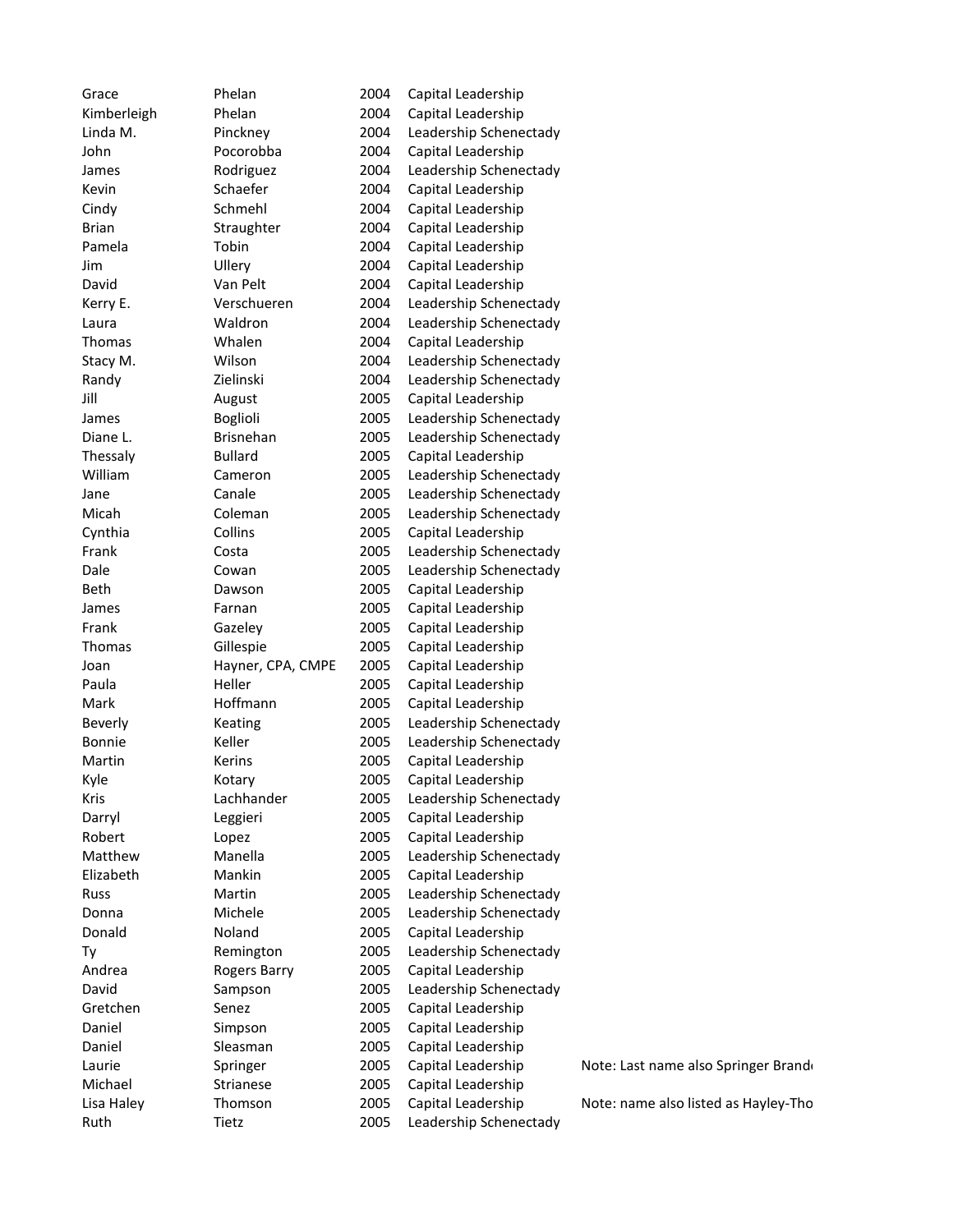| Angella      | Timothy              | 2005 | Leadership Schenectady |
|--------------|----------------------|------|------------------------|
| Catherine    | Volk                 | 2005 | Capital Leadership     |
| Jeff         | Young                | 2005 | Leadership Schenectady |
| Jennifer     | Amstutz              | 2006 | Capital Leadership     |
| Shane        | Bargy                | 2006 | Leadership Schenectady |
| <b>Brian</b> | <b>Barker</b>        | 2006 | Capital Leadership     |
| Peter        | Boeri                | 2006 | Leadership Schenectady |
| Neal         | Brady                | 2006 | Capital Leadership     |
| John         | Calareso             | 2006 | Capital Leadership     |
| Kenneth      | Countermine          | 2006 | Capital Leadership     |
| Robert       | Daly                 | 2006 | Capital Leadership     |
| Chal         | Davidson             | 2006 | Leadership Schenectady |
| Crystal      | Doolity              | 2006 | Leadership Schenectady |
| Nicole       | Falace               | 2006 | Leadership Schenectady |
| <b>Brent</b> | Farrell              | 2006 | Capital Leadership     |
| Scott        | Flagel               | 2006 | Leadership Schenectady |
| Caitlin      | Foley                | 2006 | Leadership Schenectady |
| Lisa         | Giruzzi              | 2006 | Capital Leadership     |
| Wendy        | Glasser              | 2006 | Leadership Schenectady |
| Richard      | Gullott              | 2006 | Leadership Schenectady |
| Michael      | Guzzo                | 2006 | Leadership Schenectady |
| Arthur       | Handley, RN          | 2006 | Leadership Schenectady |
| Karen        | Harmon               | 2006 | Capital Leadership     |
| Robin        | Houseknecht          | 2006 | Leadership Schenectady |
| Patrick      | Hughes               | 2006 | Capital Leadership     |
| Margo        | Janack               | 2006 | Capital Leadership     |
| Kenneth      | Johnson              | 2006 | Leadership Schenectady |
| James        | Kellerhouse          | 2006 | Capital Leadership     |
| Loretta      | Kuhland              | 2006 | Capital Leadership     |
| Lynne        | Lekakis              | 2006 | Capital Leadership     |
| Ann          | <b>McCullen Hess</b> | 2006 | Capital Leadership     |
| Michael      | Miller               | 2006 | Capital Leadership     |
| K. Leela     | Moore                | 2006 | Leadership Schenectady |
| Michael      | Morrell              | 2006 | Capital Leadership     |
| Bill         | Mulligan             | 2006 | Leadership Schenectady |
| Donna        | O'Leary              | 2006 | Capital Leadership     |
| Robyn        | Posson               | 2006 | Leadership Schenectady |
| Joanna       | Pritchard            | 2006 | Leadership Schenectady |
| Jennifer     | Quinn                | 2006 | Capital Leadership     |
| Elsa         | Radliff              | 2006 | Leadership Schenectady |
| Cori         | Rowe                 | 2006 | Leadership Schenectady |
| Timothy      | Rudge                | 2006 | Capital Leadership     |
| Deirdre      | Rudolph              | 2006 | Capital Leadership     |
| Todd         | Salvesvold           | 2006 | Leadership Schenectady |
| Ericka       | Small                | 2006 | Capital Leadership     |
| Rodney       | Smith                | 2006 | Leadership Schenectady |
| Eric         | Stahura              | 2006 | Capital Leadership     |
| Susan        | Stewart              | 2006 | Capital Leadership     |
| Mary         | Sydnor               | 2006 | Capital Leadership     |
| Charmaine    | Ushkow               | 2006 | Leadership Schenectady |
| Phillip      | Wajda                | 2006 | Leadership Schenectady |
| Amy          | Wolfe                | 2006 | Leadership Schenectady |
| Kathy Ann    | Wolverton            | 2006 | Capital Leadership     |
| Laura        | Alpert               | 2007 | Leadership Tech Valley |
| Beth         | <b>Barends</b>       | 2007 | Leadership Tech Valley |
|              |                      |      |                        |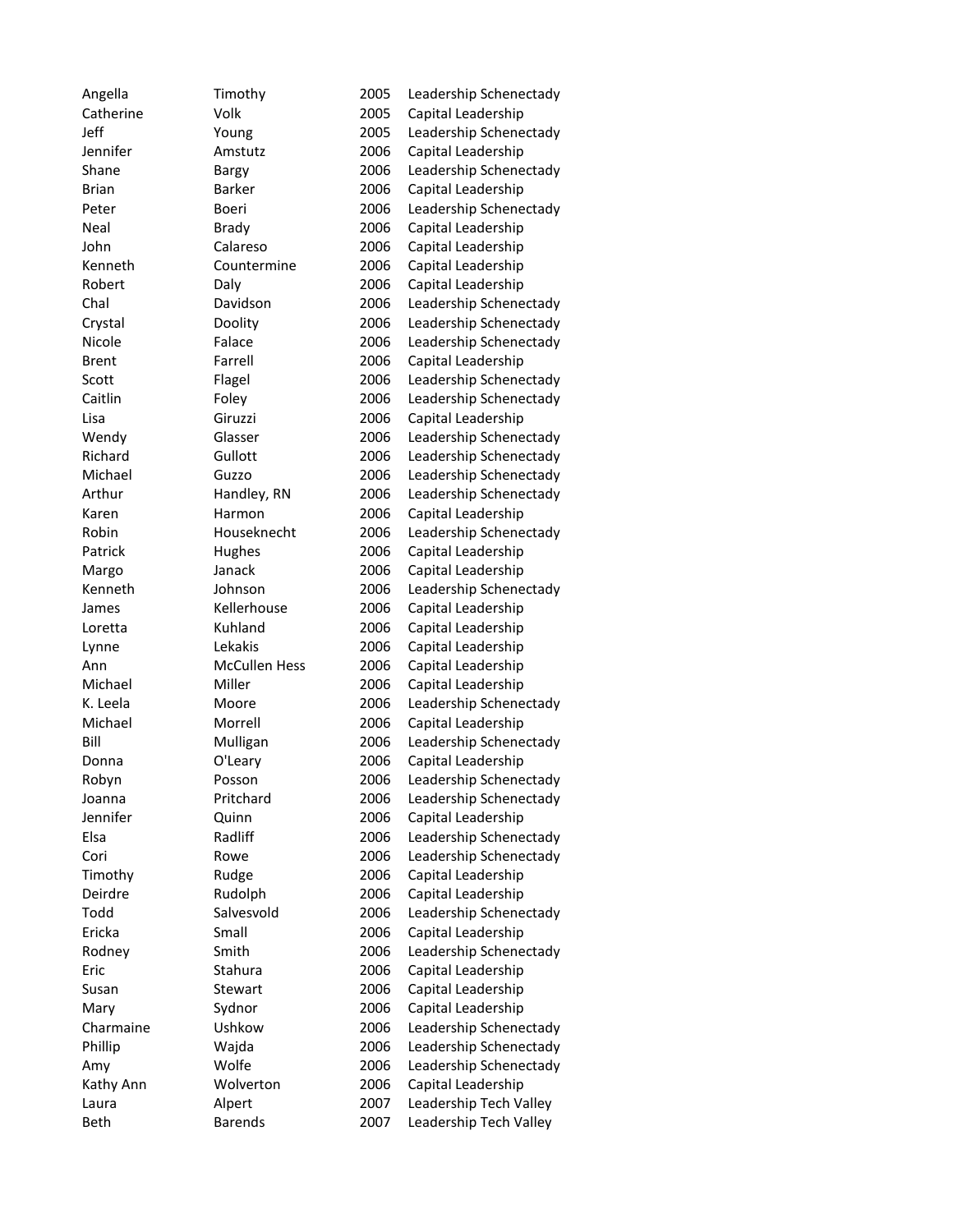| Jerilee       | Beaudoin         | 2007 | Leadership Tech Valley |
|---------------|------------------|------|------------------------|
| Alison        | Begor            | 2007 | Leadership Tech Valley |
| Marie         | Bosman           | 2007 | Leadership Tech Valley |
| Christopher   | <b>Brantigan</b> | 2007 | Leadership Tech Valley |
| Mark          | Campito          | 2007 | Leadership Tech Valley |
| Reney (Irene) | Clifford         | 2007 | Leadership Tech Valley |
| <b>Brian</b>  | Cregin           | 2007 | Leadership Tech Valley |
| Antoinette    | DiMascio         | 2007 | Leadership Tech Valley |
| Mike          | Durand           | 2007 | Leadership Tech Valley |
| Tom           | Eason            | 2007 | Leadership Tech Valley |
| Joanne        | Fitzgerald       | 2007 | Leadership Tech Valley |
| Robert        | Gach             | 2007 | Leadership Tech Valley |
| Peter         | Gannon           | 2007 | Leadership Tech Valley |
| Andrew        | Halliday         | 2007 | Leadership Tech Valley |
| Bill          | Henningson       | 2007 | Leadership Tech Valley |
| Terry         | Irish            | 2007 | Leadership Tech Valley |
| Samantha      | Jones            | 2007 | Leadership Tech Valley |
| Craig         | Keefer           | 2007 | Leadership Tech Valley |
| Carl          | Kempf            | 2007 | Leadership Tech Valley |
| Stuart        | Klein            | 2007 | Leadership Tech Valley |
| Gina          | Lumia            | 2007 | Leadership Tech Valley |
| Ann           | Mantha           | 2007 | Leadership Tech Valley |
| Kevin         | McGrath          | 2007 | Leadership Tech Valley |
| Andrea        | Paone            | 2007 | Leadership Tech Valley |
| Susan         | Patterson        | 2007 | Leadership Tech Valley |
| John          | Spadafora        | 2007 | Leadership Tech Valley |
| Krista        | Starner          | 2007 | Leadership Tech Valley |
| Karl          | Urich            | 2007 | Leadership Tech Valley |
| <b>Brad</b>   | Wagner           | 2007 | Leadership Tech Valley |
| Dennis        | Walsh            | 2007 | Leadership Tech Valley |
| Robin         | Wood             | 2007 | Leadership Tech Valley |
| Cheryl        | Yager            | 2007 | Leadership Tech Valley |
| Laura         | Yaun             | 2007 | Leadership Tech Valley |
| Alex          | Zhang            | 2007 | Leadership Tech Valley |
| Reed          | Anderson         | 2008 | Leadership Tech Valley |
| April         | Braman           | 2008 | Leadership Tech Valley |
| Kevin         | Cavallaro        | 2008 | Leadership Tech Valley |
|               |                  |      |                        |
| Kevin         | Clancy           | 2008 | Leadership Tech Valley |
| Erica         | Coletti          | 2008 | Leadership Tech Valley |
| Gregory       | Corso<br>Dollar  | 2008 | Leadership Tech Valley |
| Jeff          |                  | 2008 | Leadership Tech Valley |
| Jeff          | Dorrance         | 2008 | Leadership Tech Valley |
| <b>Brian</b>  | Dwyer            | 2008 | Leadership Tech Valley |
| Stacey J.     | Fantauzzi        | 2008 | Leadership Tech Valley |
| Mike          | Fogel            | 2008 | Leadership Tech Valley |
| J. Felipe     | Giraldo          | 2008 | Leadership Tech Valley |
| Nicole        | Helmer           | 2008 | Leadership Tech Valley |
| Matthew       | Hosford          | 2008 | Leadership Tech Valley |
| Daniel        | Jacques          | 2008 | Leadership Tech Valley |
| Andrew        | Joslin           | 2008 | Leadership Tech Valley |
| Elissa        | Kane             | 2008 | Leadership Tech Valley |
| Todd          | Maddalone        | 2008 | Leadership Tech Valley |
| Alanna        | McKiernan        | 2008 | Leadership Tech Valley |
| Christine     | Murphy           | 2008 | Leadership Tech Valley |
| Karl          | Newton           | 2008 | Leadership Tech Valley |
|               |                  |      |                        |

Note: Last name is also Helmer Simon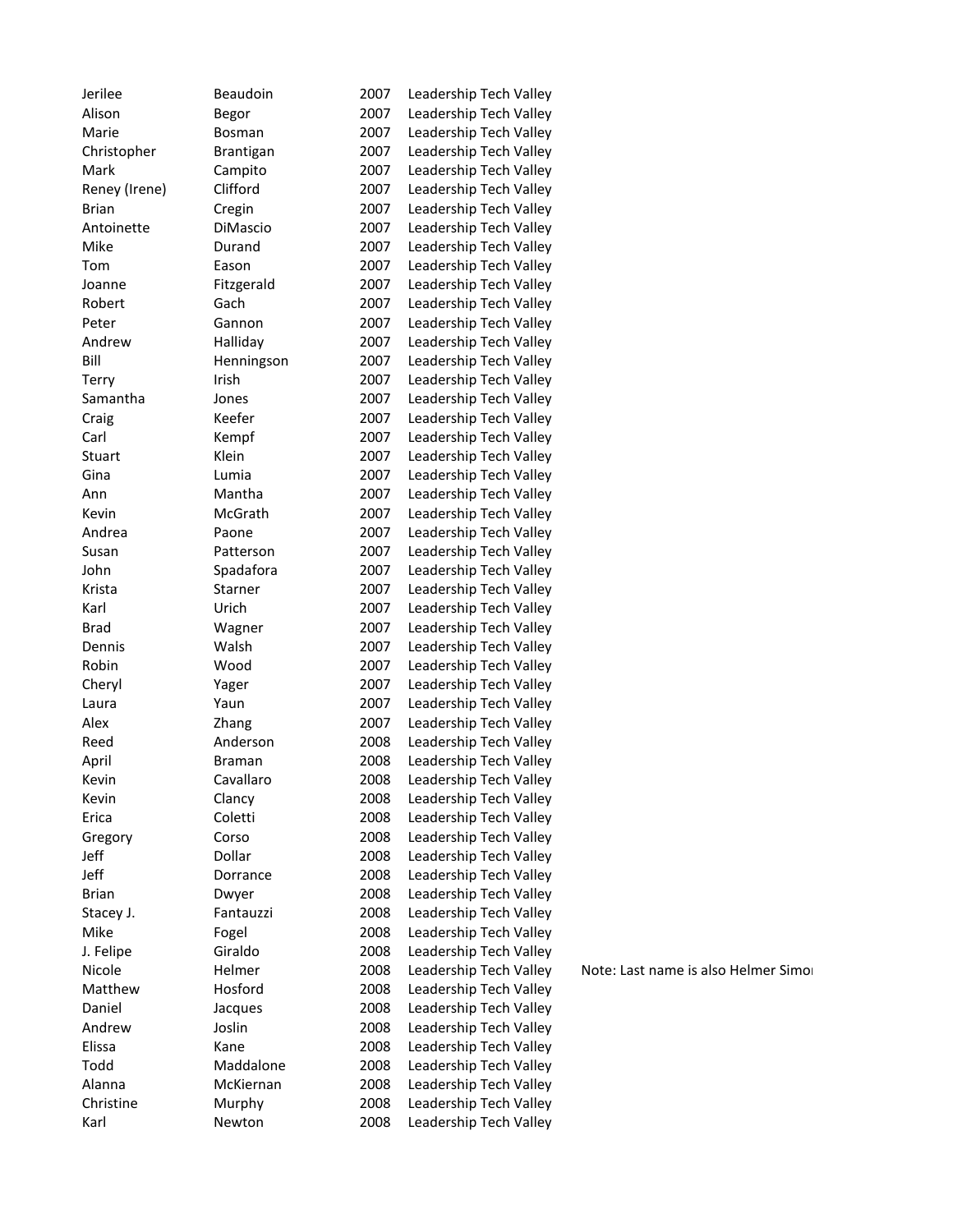| Harris           | Oberlander            | 2008 | Leadership Tech Valley |                             |
|------------------|-----------------------|------|------------------------|-----------------------------|
| <b>Brennen</b>   | Parker                | 2008 | Leadership Tech Valley |                             |
| Leesa            | Perazzo               | 2008 | Leadership Tech Valley |                             |
| Natasha          | Pernicka              | 2008 | Leadership Tech Valley |                             |
| Christina        | Rajotte               | 2008 | Leadership Tech Valley |                             |
| Jennifer         | Rizzo                 | 2008 | Leadership Tech Valley |                             |
| <b>Brian</b>     | Schneider             | 2008 | Leadership Tech Valley |                             |
| Alfred           | Testa                 | 2008 | Leadership Tech Valley |                             |
| Jennifer         | Tsyn                  | 2008 | Leadership Tech Valley |                             |
| <b>Nick</b>      | Viggiani              | 2008 | Leadership Tech Valley |                             |
| Joe              | Volpe                 | 2008 | Leadership Tech Valley |                             |
| Susan            | Ward                  | 2008 | Leadership Tech Valley |                             |
| Chuck            | Weber                 | 2008 | Leadership Tech Valley |                             |
| <b>Bramble</b>   | <b>Buran</b>          | 2009 | Leadership Tech Valley |                             |
| Heather          | Burdo                 | 2009 | Leadership Tech Valley | Note: Last name was Skinner |
| Jill             | <b>Burger</b>         | 2009 | Leadership Tech Valley |                             |
| Kevin            | Catalano              | 2009 | Leadership Tech Valley |                             |
| Pamela           | Cerrone               | 2009 | Leadership Tech Valley |                             |
| George           | Clifford              | 2009 | Leadership Tech Valley |                             |
| James            | Crawley               | 2009 | Leadership Tech Valley |                             |
| Keith            | Dolan                 | 2009 | Leadership Tech Valley |                             |
| Maggie           | Erlich                | 2009 | Leadership Tech Valley |                             |
| Melissa          | Ferraro Wolf          | 2009 | Leadership Tech Valley |                             |
| <b>Brenda</b>    | Garretson, CCIM       | 2009 | Leadership Tech Valley |                             |
| Dale             | Getto                 | 2009 | Leadership Tech Valley |                             |
| Erin             | Glock                 | 2009 | Leadership Tech Valley |                             |
| Robert           | Grove                 | 2009 | Leadership Tech Valley |                             |
| Matthew          | Hunt                  | 2009 | Leadership Tech Valley |                             |
| Nicholas         | Ihnatolya             | 2009 | Leadership Tech Valley |                             |
| Gregory          | Klokiw                | 2009 | Leadership Tech Valley |                             |
| Sharvari         | Kulkarni              | 2009 | Leadership Tech Valley |                             |
| Mary             | Lisa                  | 2009 | Leadership Tech Valley |                             |
| Martha           | Mabeus                | 2009 | Leadership Tech Valley |                             |
| Bryan            | Mahoney               | 2009 | Leadership Tech Valley |                             |
| Kelly            | Mateja                | 2009 | Leadership Tech Valley |                             |
| Janet            | Mattis                | 2009 | Leadership Tech Valley |                             |
| Matthew          | Mazzone               | 2009 | Leadership Tech Valley |                             |
| Don              | Morrell               | 2009 | Leadership Tech Valley |                             |
| Katie            | Pindiak               | 2009 | Leadership Tech Valley | Note: last name also O'Hare |
| Debra            | <b>Pollard Perez</b>  | 2009 | Leadership Tech Valley |                             |
| Charles          | Robinson              | 2009 | Leadership Tech Valley |                             |
| Jacqueline       | Sheffer               | 2009 | Leadership Tech Valley | Note: Last name was Carey   |
| Jeremy           | Speich                | 2009 | Leadership Tech Valley |                             |
| Kimberly         | Terpening             | 2009 | Leadership Tech Valley |                             |
| Sondra           | Valle                 | 2009 | Leadership Tech Valley |                             |
|                  |                       | 2009 | Leadership Tech Valley |                             |
| Keyon<br>Rosalie | Young                 |      |                        |                             |
|                  | Ault                  | 2010 | Leadership Tech Valley |                             |
| Sara             | Balthazor             | 2010 | Leadership Tech Valley |                             |
| Sarah            | Bilofsky              | 2010 | Leadership Tech Valley |                             |
| Ravi             | Chauhan               | 2010 | Leadership Tech Valley |                             |
| Jeffrey          | Cooper                | 2010 | Leadership Tech Valley |                             |
| Shirlee          | Dufort                | 2010 | Leadership Tech Valley |                             |
| Amy              | Earing                | 2010 | Leadership Tech Valley |                             |
| Jason            | Ellis                 | 2010 | Leadership Tech Valley |                             |
| Karen            | <b>Fulcher Scholz</b> | 2010 | Leadership Tech Valley |                             |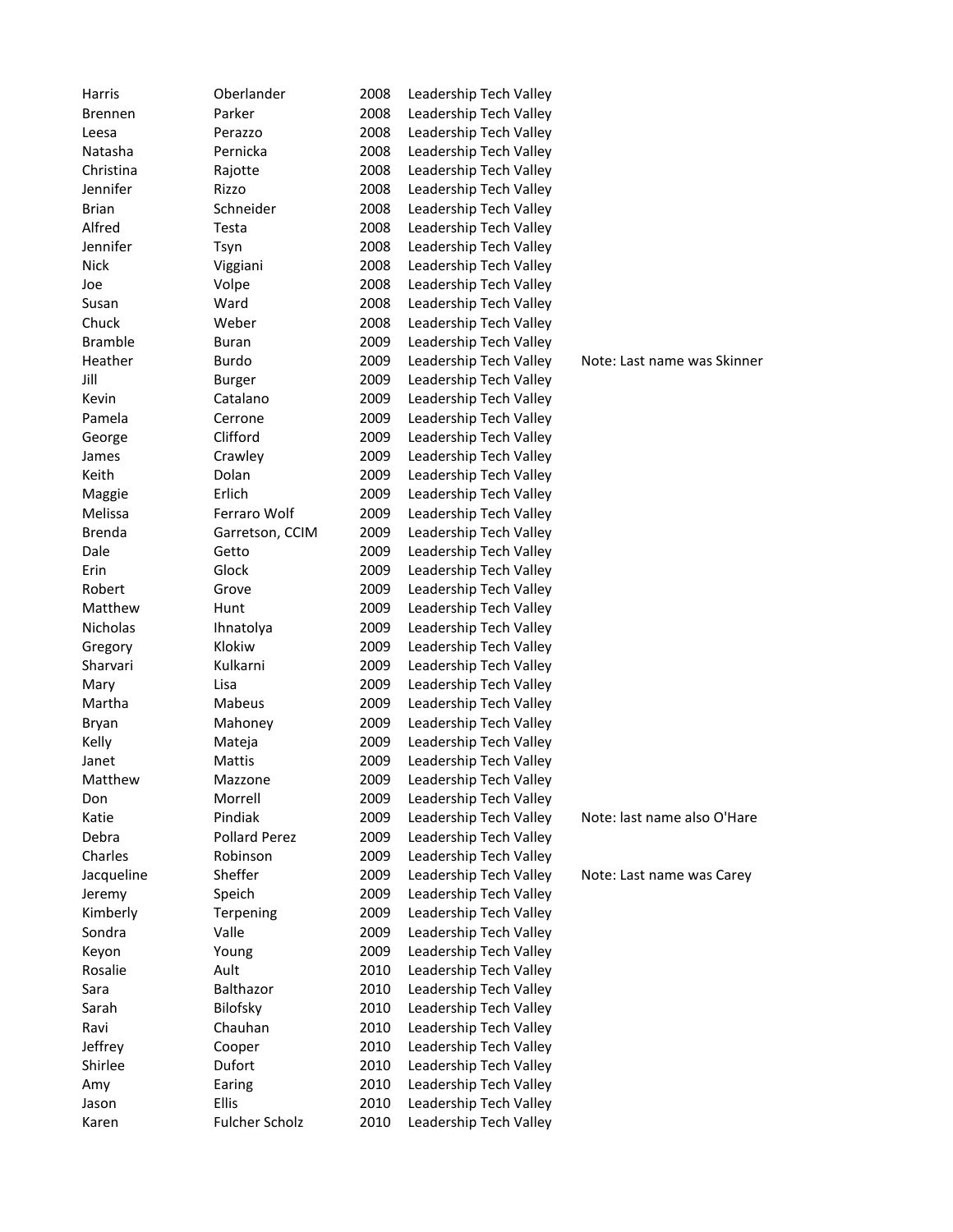| Amy              | Giaquinto        | 2010 | Leadership Tech Valley |
|------------------|------------------|------|------------------------|
| Stacey           | Hughes           | 2010 | Leadership Tech Valley |
| Jeffrey          | Lauridsen        | 2010 | Leadership Tech Valley |
| James            | Lenane           | 2010 | Leadership Tech Valley |
| Patricia         | Marks            | 2010 | Leadership Tech Valley |
| Lisa             | McCarthy         | 2010 | Leadership Tech Valley |
| Carney           | McGuire          | 2010 | Leadership Tech Valley |
| Scott            | Osswald          | 2010 | Leadership Tech Valley |
| Kristan          | Pelletier        | 2010 | Leadership Tech Valley |
| Thomas           | Piccin           | 2010 | Leadership Tech Valley |
| Kathleen         | Pingelski        | 2010 | Leadership Tech Valley |
| Vincent          | Polsinelli       | 2010 | Leadership Tech Valley |
| Jennifer         | Robbins          | 2010 | Leadership Tech Valley |
| Rachel           | Ryan             | 2010 | Leadership Tech Valley |
| Dan              | Schuth           | 2010 | Leadership Tech Valley |
| Matthew          | Sherman          | 2010 | Leadership Tech Valley |
| Kathleen         | Slovic           | 2010 | Leadership Tech Valley |
| Ilana            | Smith            | 2010 | Leadership Tech Valley |
| Michael          | Steindl          | 2010 | Leadership Tech Valley |
| Jennifer         | Sunderlin Morton | 2010 | Leadership Tech Valley |
| Janet            | Tanguay          | 2010 | Leadership Tech Valley |
| Kevin            | Testo            | 2010 | Leadership Tech Valley |
| Audrey           | Toussaint        | 2010 | Leadership Tech Valley |
| Peter            | Trimarchi        | 2010 | Leadership Tech Valley |
| Joe              | Tumonis          | 2010 | Leadership Tech Valley |
| John             | Voight           | 2010 | Leadership Tech Valley |
| Rex              | Wang             | 2010 | Leadership Tech Valley |
| Amiee            | Warfield         | 2010 | Leadership Tech Valley |
| Michael          | Weidrich         | 2010 | Leadership Tech Valley |
| Jamie            | Barber           | 2011 | Leadership Tech Valley |
| Mathew           | Barry            | 2011 | Leadership Tech Valley |
| Suzanne          | <b>Beattie</b>   | 2011 | Leadership Tech Valley |
| Martin           | Bonville         | 2011 | Leadership Tech Valley |
| Courtney Haydock | <b>Buckley</b>   | 2011 | Leadership Tech Valley |
| JulieAnn         | Calareso         | 2011 | Leadership Tech Valley |
| Kathy            | Caruso           | 2011 | Leadership Tech Valley |
| Lauren           | Cataldo          | 2011 | Leadership Tech Valley |
| Adam             | Cooper           | 2011 | Leadership Tech Valley |
| Chandra          | Cotter (Casline) | 2011 | Leadership Tech Valley |
| Kathryn          | Deegan           | 2011 | Leadership Tech Valley |
| Hope             | DeRocha          | 2011 | Leadership Tech Valley |
| Robert           | Dunie            | 2011 | Leadership Tech Valley |
| Patti            | Essenter         | 2011 | Leadership Tech Valley |
| Kimberly         | Finnigan         | 2011 | Leadership Tech Valley |
| Jamison          | Flora            | 2011 | Leadership Tech Valley |
| <b>Nick</b>      | Gangi            | 2011 | Leadership Tech Valley |
| Mark             | Giaquinto        | 2011 | Leadership Tech Valley |
| Michelle         | Hannah           | 2011 | Leadership Tech Valley |
| David            | Harris           | 2011 | Leadership Tech Valley |
| Julie            | Harris           | 2011 | Leadership Tech Valley |
| Jeffrey          | Hedges           | 2011 | Leadership Tech Valley |
| Liz              | Hitt             | 2011 | Leadership Tech Valley |
| Sarah            | Johnson          | 2011 | Leadership Tech Valley |
| Preeti           | Larson           | 2011 | Leadership Tech Valley |
| Robert           | Manfredo         | 2011 | Leadership Tech Valley |

Note: last name was Antenucci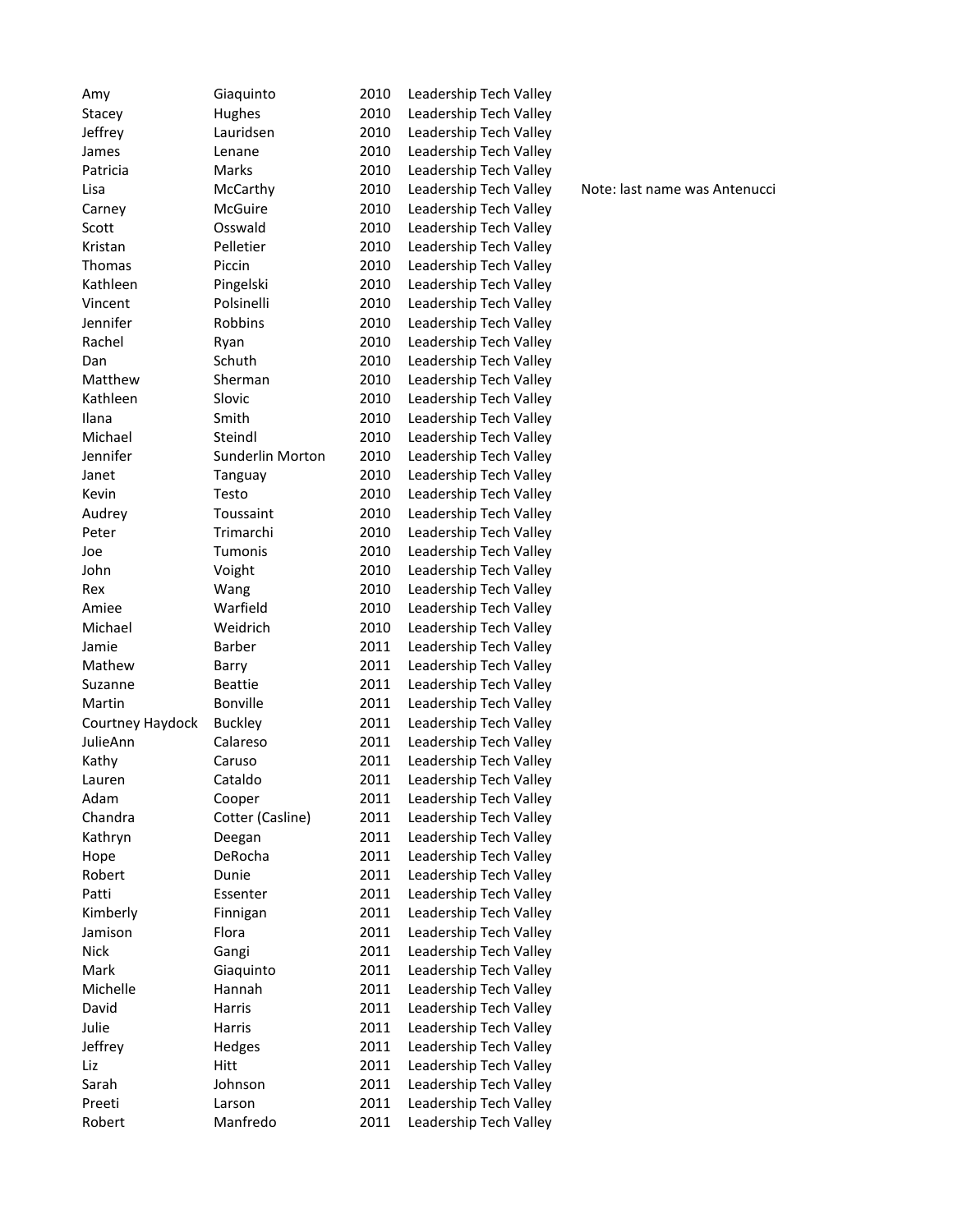| Donald E.      | Bojnowski<br>Booth Jr. | 2013<br>2013 | Leadership Tech Valley<br>Leadership Tech Valley |
|----------------|------------------------|--------------|--------------------------------------------------|
|                |                        |              |                                                  |
| Leah Theatte   |                        |              |                                                  |
| Stacey         | <b>Barrick</b>         | 2013         | Leadership Tech Valley                           |
| Daryl          | Zbrzezny               | 2012         | Leadership Tech Valley                           |
| Meghan         | Weygant                | 2012         | Leadership Tech Valley                           |
| Christine      | Thompson               | 2012         | Leadership Tech Valley                           |
| <b>Brian</b>   | Stuart                 | 2012         | Leadership Tech Valley                           |
| Robert         | Stout                  | 2012         | Leadership Tech Valley                           |
| Teresa         | Spadafora              | 2012         | Leadership Tech Valley                           |
| Jason          | Slater                 | 2012         | Leadership Tech Valley                           |
| Jennifer       | Regelski-Rotman        | 2012         | Leadership Tech Valley                           |
| Τy             | Randall                | 2012         | Leadership Tech Valley                           |
| Marco          | Pezzuto                | 2012         | Leadership Tech Valley                           |
| Kevin          | O'Leary                | 2012         | Leadership Tech Valley                           |
| Thomas         | O'Donnell              | 2012         | Leadership Tech Valley                           |
| Valerie        | <b>Myers</b>           | 2012         | Leadership Tech Valley                           |
| Tige           | Monacelli              | 2012         | Leadership Tech Valley                           |
| Lorraine       | Martin                 | 2012         | Leadership Tech Valley                           |
| Emily          | MacWilliams            | 2012         | Leadership Tech Valley                           |
| Jason          | Little                 | 2012         | Leadership Tech Valley                           |
| Christine      | Lenney                 | 2012         | Leadership Tech Valley                           |
| Marco          | Koshykar               | 2012         | Leadership Tech Valley                           |
| Christopher    | Kennedy                | 2012         | Leadership Tech Valley                           |
| Gail           | Hopper                 | 2012         | Leadership Tech Valley                           |
| Cori           | Hoffman                | 2012         | Leadership Tech Valley                           |
| Anissa         | Hochberg               | 2012         | Leadership Tech Valley                           |
| Eric           | Heathwaite             | 2012         | Leadership Tech Valley                           |
| Billie-Jo      | Haggerty               | 2012         | Leadership Tech Valley                           |
| Tami Marie     | Gunsch                 | 2012         | Leadership Tech Valley                           |
| S. Jay         |                        |              |                                                  |
|                | Goodman                | 2012         | Leadership Tech Valley                           |
| Rick           | Drake                  | 2012         | Leadership Tech Valley                           |
| Bill           | DeFrancesco            | 2012         | Leadership Tech Valley                           |
| Michael        | Cristiano              | 2012         | Leadership Tech Valley                           |
| Ron            | Cole                   | 2012         | Leadership Tech Valley                           |
| Brian          | Carr                   | 2012         | Leadership Tech Valley                           |
| Kurt           | <b>Bratten</b>         | 2012         | Leadership Tech Valley                           |
| <b>Barbara</b> | Boodram                | 2012         | Leadership Tech Valley                           |
| Michael        | <b>Billok</b>          | 2012         | Leadership Tech Valley                           |
| Arielle        | Bernstein              | 2012         | Leadership Tech Valley                           |
| Marc           | Antonucci              | 2012         | Leadership Tech Valley                           |
| Stephen        | Wright                 | 2011         | Leadership Tech Valley                           |
| Scott          | Wolfe                  | 2011         | Leadership Tech Valley                           |
| Frank          | Valenti                | 2011         | Leadership Tech Valley                           |
| Todd           | Stevens                | 2011         | Leadership Tech Valley                           |
| Sara           | Stein                  | 2011         | Leadership Tech Valley                           |
| Georgette      | <b>Steffens</b>        | 2011         | Leadership Tech Valley                           |
| Wesley         | Slyke                  | 2011         | Leadership Tech Valley                           |
| Sandy          | Sargeant               | 2011         | Leadership Tech Valley                           |
| Angelo         | Santabarbara           | 2011         | Leadership Tech Valley                           |
| James          | Salengo                | 2011         | Leadership Tech Valley                           |
| Lois           | <b>Myers</b>           | 2011         | Leadership Tech Valley                           |
| Mark           | Mesick                 | 2011         | Leadership Tech Valley                           |
| H. Kevin       | McNeelege              | 2011         | Leadership Tech Valley                           |
| Stephen        | Manzelli               | 2011         | Leadership Tech Valley                           |

Note: Last name is also just Regelski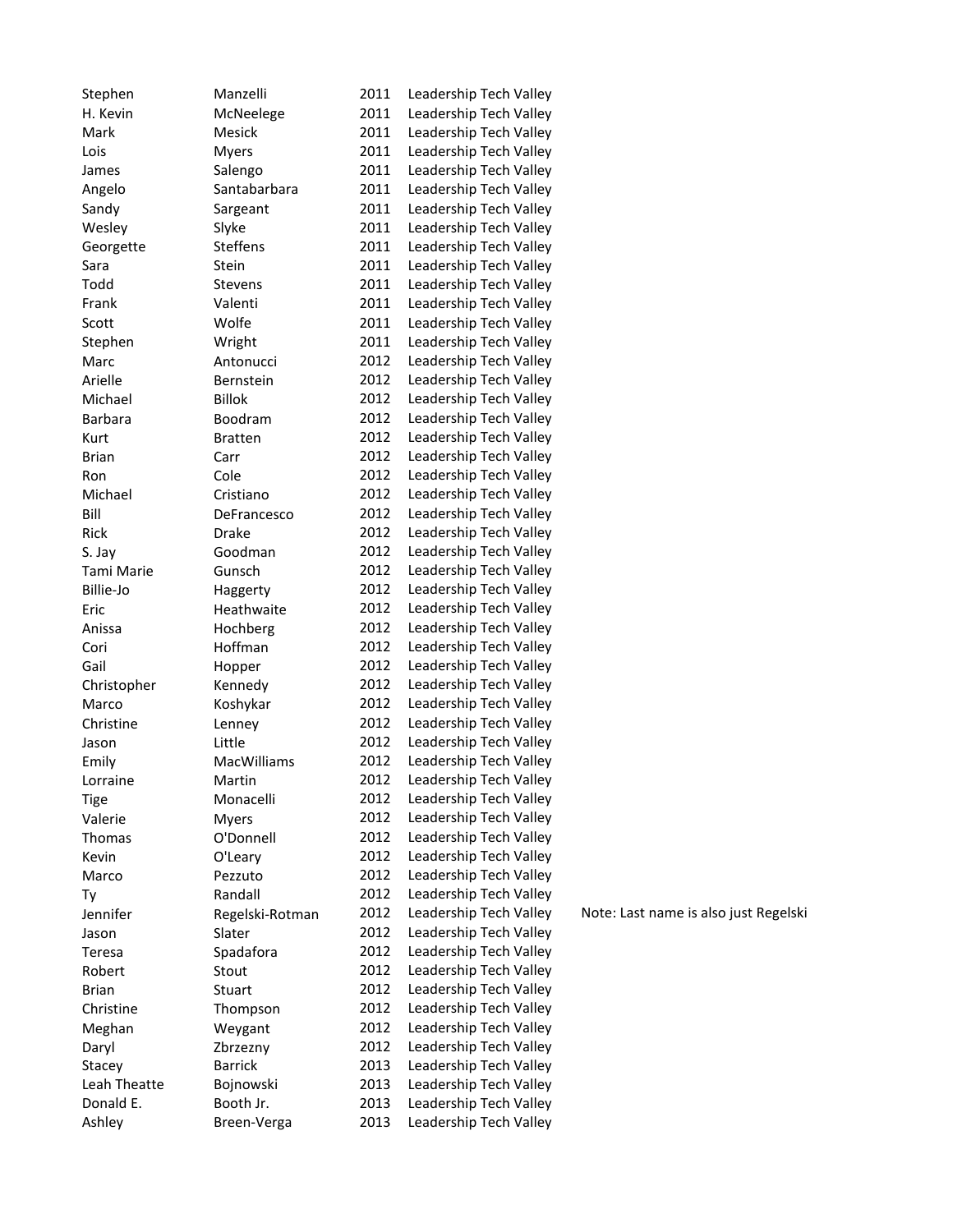| Christopher    | Cannucciari    | 2013 | Leadership Tech Valley |                                |
|----------------|----------------|------|------------------------|--------------------------------|
| Lynn M.        | Coles          | 2013 | Leadership Tech Valley |                                |
| Vincent J.     | Commisso       | 2013 | Leadership Tech Valley |                                |
| Doreen L.      | Dean           | 2013 | Leadership Tech Valley |                                |
| David S.       | Ensminger      | 2013 | Leadership Tech Valley |                                |
| Christopher N. | Fuller         | 2013 | Leadership Tech Valley |                                |
| Hiep T.        | Hoang          | 2013 | Leadership Tech Valley |                                |
| Meghan E.      | Keating        | 2013 | Leadership Tech Valley |                                |
| Timothy E.     | Kensky         | 2013 | Leadership Tech Valley |                                |
| Clenard A.     | Killikelly     | 2013 | Leadership Tech Valley |                                |
| Geoffrey       | Kirkpatrick    | 2013 | Leadership Tech Valley |                                |
| Stacey         | Lybrand        | 2013 | Leadership Tech Valley |                                |
| Francesca      | Mancino        | 2013 | Leadership Tech Valley |                                |
| Brooke A.      | Manrique       | 2013 | Leadership Tech Valley |                                |
| Shelly         | Marcantonio    | 2013 | Leadership Tech Valley |                                |
| Colleen        | Merays         | 2013 | Leadership Tech Valley |                                |
| Stacey M.      | Metro          | 2013 | Leadership Tech Valley |                                |
| Matthew W.     | Mickle         | 2013 | Leadership Tech Valley |                                |
| Paula          | Monaco         | 2013 | Leadership Tech Valley |                                |
| Andrew         | Neubauer       | 2013 | Leadership Tech Valley |                                |
| Christopher    | Nolin          | 2013 | Leadership Tech Valley |                                |
| Jamie M.       | Peluso         | 2013 | Leadership Tech Valley | Note: Last name was Boyle      |
| Michael A.     | Pingitore      | 2013 | Leadership Tech Valley |                                |
| Jennifer       | Radz           | 2013 | Leadership Tech Valley |                                |
| Rebecca        | Sadlon         | 2013 | Leadership Tech Valley |                                |
| Ekin           | Senlet         | 2013 | Leadership Tech Valley |                                |
| Stacy A.       | Smith          | 2013 | Leadership Tech Valley |                                |
| Jeffrey J.     | Trottier       | 2013 | Leadership Tech Valley |                                |
| Barry          | Van Steele     | 2013 | Leadership Tech Valley |                                |
| Robert         | Westbrook      | 2013 | Leadership Tech Valley |                                |
| Sarah J.       | Wiseman        | 2013 | Leadership Tech Valley |                                |
| Mary Jane      | Bendon-Couch   | 2014 | Leadership Tech Valley |                                |
| Thomas A.      | Boehm          | 2014 | Leadership Tech Valley |                                |
| Sarah E.       | <b>Boink</b>   | 2014 | Leadership Tech Valley | Note: last name was Martinez   |
| Kevin R.       | Buhrmaster     | 2014 | Leadership Tech Valley |                                |
| Ryan           | Case           | 2014 | Leadership Tech Valley |                                |
| Cathleen B.    | Clark          | 2014 | Leadership Tech Valley |                                |
| Jennifer A.    | Cole           | 2014 | Leadership Tech Valley |                                |
| Taryn          | Davila-Webster | 2014 | Leadership Tech Valley |                                |
| Tawana P.      | Davis          | 2014 | Leadership Tech Valley |                                |
| Kevin M.       | Facteau        | 2014 | Leadership Tech Valley |                                |
| Katherine J.   | Farrow         | 2014 | Leadership Tech Valley |                                |
| Joseph R.      | Fesel          | 2014 | Leadership Tech Valley |                                |
| Mathew P.      | Fowles         | 2014 | Leadership Tech Valley |                                |
| Richard A.     | Gargiulo       | 2014 | Leadership Tech Valley |                                |
| Lisa           | Giordano       | 2014 | Leadership Tech Valley | Note: Last name was Polsinello |
| Darin S.       | Hart           | 2014 | Leadership Tech Valley |                                |
| Leslie J.      | Hatfield       | 2014 | Leadership Tech Valley |                                |
| Howard V.      | Kibrick        | 2014 | Leadership Tech Valley |                                |
| Kristin E.     | Koehler        | 2014 | Leadership Tech Valley |                                |
| Kimberly J.    | Kotkoskie      | 2014 | Leadership Tech Valley |                                |
| Dylan M.       | Medlock-Turek  | 2014 | Leadership Tech Valley | Note: Last name also Turek     |
| Tina           | Mesiti-Céas    | 2014 | Leadership Tech Valley |                                |
| Greg M.        | Mihalko        | 2014 | Leadership Tech Valley |                                |
| Courtney H.    | Moore          | 2014 | Leadership Tech Valley |                                |
|                |                |      |                        |                                |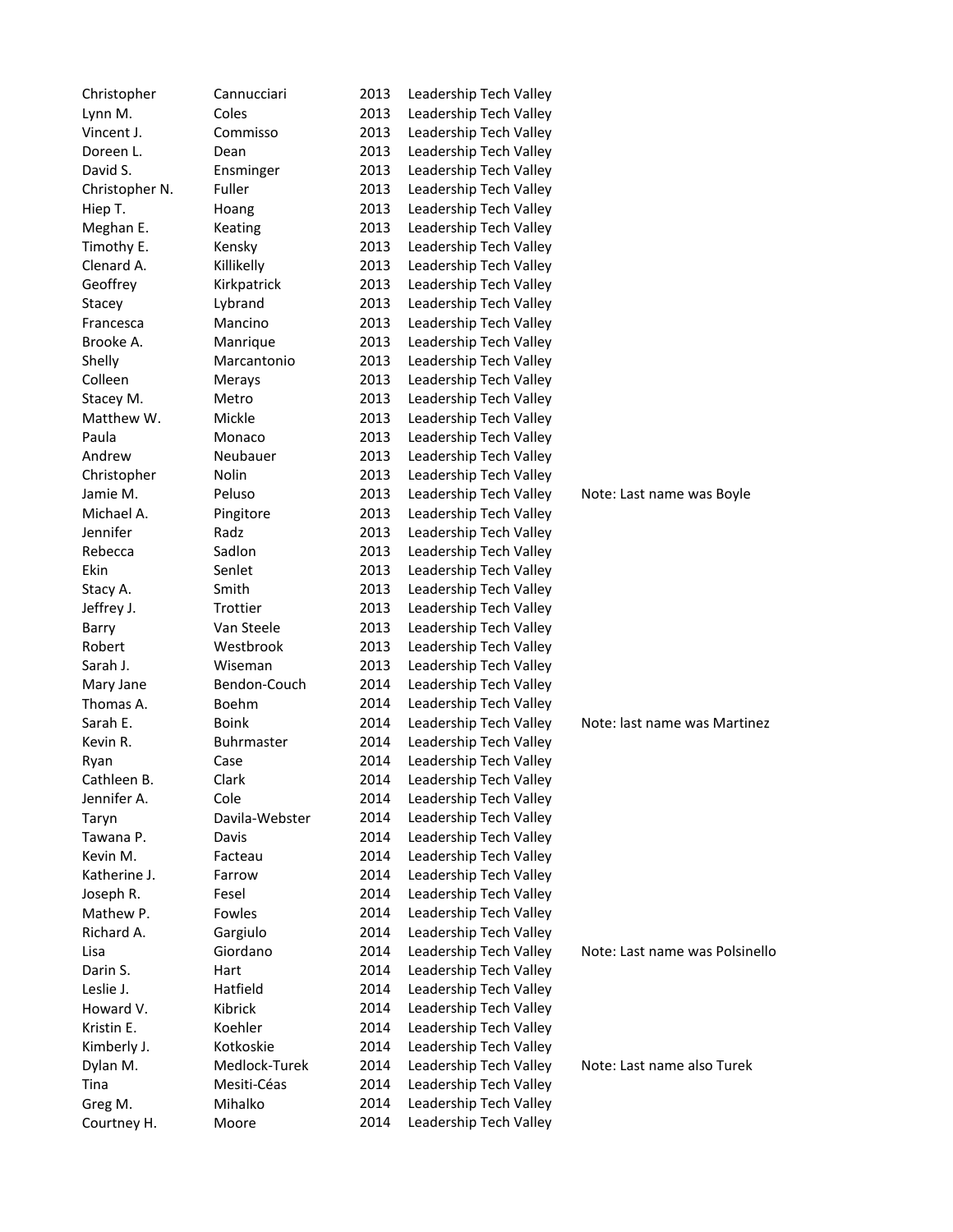| Thomas J.      | Nasadoski, Jr. | 2014         | Leadership Tech Valley |                                  |
|----------------|----------------|--------------|------------------------|----------------------------------|
| Christopher E. | O'Connor       | 2014         | Leadership Tech Valley |                                  |
| Charles D.     | Pinckney       | 2014         | Leadership Tech Valley |                                  |
| Justin R.      | Priddle        | 2014         | Leadership Tech Valley |                                  |
| Amy M.         | Robson         | 2014         | Leadership Tech Valley |                                  |
| Jorge A.       | Rodriguez      | 2014         | Leadership Tech Valley |                                  |
| Andrea L.      | Swank          | 2014         | Leadership Tech Valley |                                  |
| Kimmy          | Tavarez        | 2014         | Leadership Tech Valley | Note: last name now Venter       |
| Christopher B. | Trant          | 2014         | Leadership Tech Valley |                                  |
| <b>Nick</b>    | Trotta         | 2014         | Leadership Tech Valley |                                  |
| Dawn M.        | Yacano         | 2014         | Leadership Tech Valley |                                  |
| Sonya E.       | Young          | 2014         | Leadership Tech Valley |                                  |
| Veronica R.    | Ziac           | 2014         | Leadership Tech Valley |                                  |
| Craig          | Arnoff         | 2015         | Leadership Tech Valley |                                  |
| Pilar          | Arthur-Snead   | 2015         | Leadership Tech Valley |                                  |
| <b>Bob</b>     | Barrowman      | 2015         | Leadership Tech Valley |                                  |
| Pier-Luca      | Bruno          | 2015         | Leadership Tech Valley |                                  |
| Jayne          | Deane-White    | 2015         | Leadership Tech Valley |                                  |
| Yesnith        | Edwards        | 2015         | Leadership Tech Valley |                                  |
| Paige          | Farrara        | 2015         | Leadership Tech Valley |                                  |
| Zach (Elton)   | Garrett        | 2015         | Leadership Tech Valley |                                  |
| <b>Becky</b>   | Graber         | 2015         | Leadership Tech Valley |                                  |
| Addy           | Haberbush      | 2015         | Leadership Tech Valley |                                  |
| Sara           | Kuder          | 2015         | Leadership Tech Valley |                                  |
| Brandi         | Landy          | 2015         | Leadership Tech Valley | Note: Last name was Miller       |
| Michael        | Lawrence       | 2015         | Leadership Tech Valley |                                  |
| Amy            | Leisenfelder   | 2015         | Leadership Tech Valley |                                  |
| Jing           | Liu            | 2015         | Leadership Tech Valley |                                  |
| Sean           | Maguire        | 2015         | Leadership Tech Valley |                                  |
| Kelly          | McMurray       | 2015         | Leadership Tech Valley |                                  |
| Melanie        | Metzger        | 2015         | Leadership Tech Valley |                                  |
| Samuel         | Miller         | 2015         | Leadership Tech Valley |                                  |
| Katie          | Mink           | 2015         | Leadership Tech Valley |                                  |
| Laura          | <b>Munkres</b> | 2015         | Leadership Tech Valley | Note: Last name was Persico      |
| Benjamin       | Oevering       | 2015         | Leadership Tech Valley |                                  |
| Janice         | O'Keeffe       | 2015         | Leadership Tech Valley |                                  |
| Heidi          | Pomainville    | 2015         | Leadership Tech Valley |                                  |
| John           | Prividera      | 2015         | Leadership Tech Valley |                                  |
| Rita           | Ramos          | 2015         | Leadership Tech Valley |                                  |
| Jennifer       | Rexius         | 2015         | Leadership Tech Valley |                                  |
| Meredith       | Robison        | 2015         | Leadership Tech Valley |                                  |
| Scott          | Snyder         | 2015         | Leadership Tech Valley |                                  |
| Curran         | Streett        | 2015         | Leadership Tech Valley |                                  |
| David          | Topham         | 2015         | Leadership Tech Valley |                                  |
| Jeffrey        | Van Dyk        | 2015         | Leadership Tech Valley |                                  |
| April          | Volk           | 2015         | Leadership Tech Valley | Note: Last name also Volk Ulrich |
| Matthew        | Wade           |              | Leadership Tech Valley |                                  |
| Joshua         | Walters        | 2015<br>2015 | Leadership Tech Valley |                                  |
|                | Weintraub      |              | Leadership Tech Valley |                                  |
| Mark           |                | 2015         |                        |                                  |
| Lisa           | Wemple         | 2015         | Leadership Tech Valley |                                  |
| Todd           | Williams       | 2015         | Leadership Tech Valley |                                  |
| Dee            | Adkins         | 2016         | Leadership Tech Valley |                                  |
| Jonathan       | Andreadakis    | 2016         | Leadership Tech Valley |                                  |
| Benjamin       | Bishop         | 2016         | Leadership Tech Valley |                                  |
| Nicole         | Clouthier      | 2016         | Leadership Tech Valley |                                  |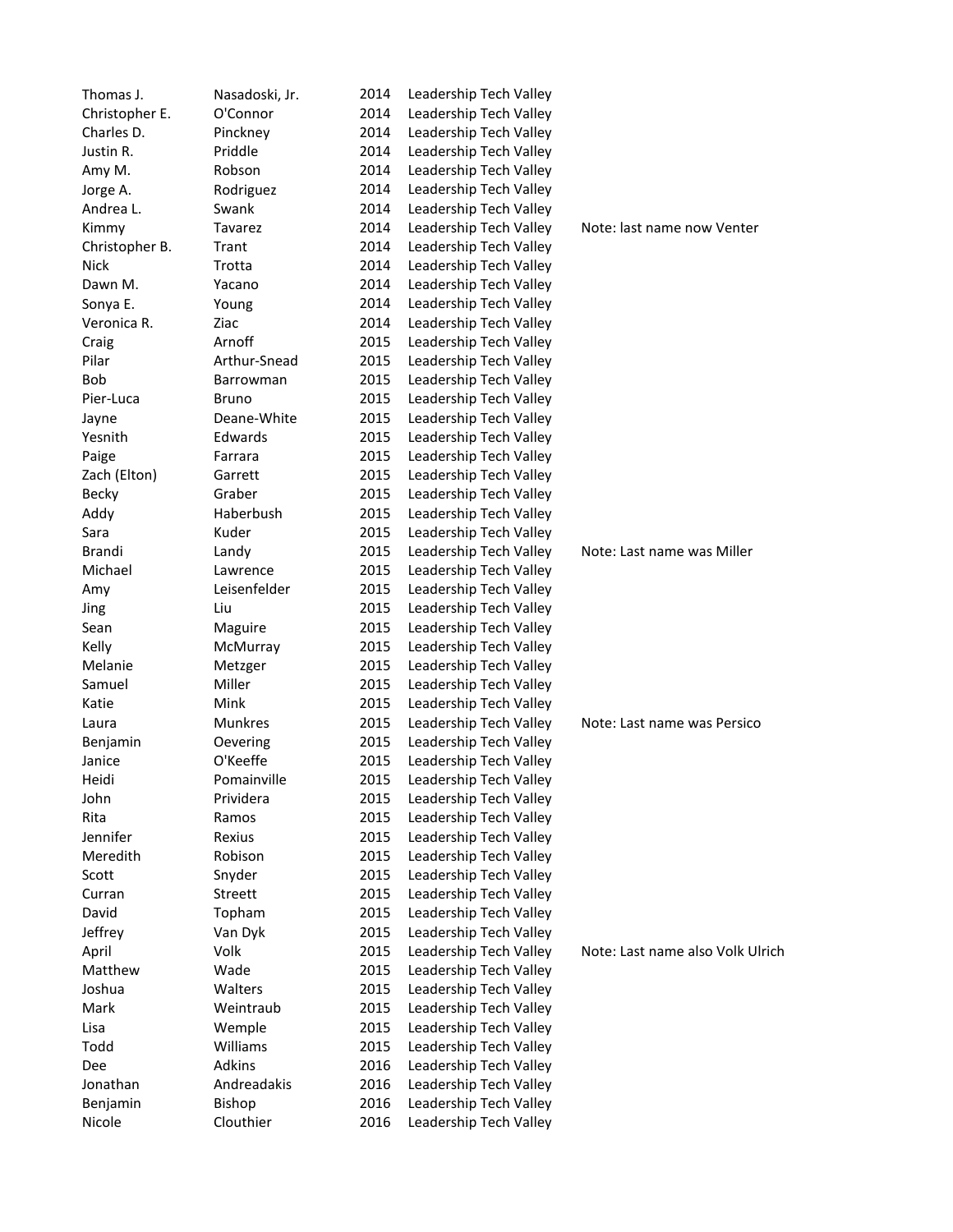| Melissa                  | Cucchi Santoro  | 2016         | Leadership Tech Valley                           |
|--------------------------|-----------------|--------------|--------------------------------------------------|
| Joshua                   | Davenport       | 2016         | Leadership Tech Valley                           |
| Jonathan                 | Earle           | 2016         | Leadership Tech Valley                           |
| Teresa                   | Freeman         | 2016         | Leadership Tech Valley                           |
| Hillary                  | Harding         | 2016         | Leadership Tech Valley                           |
| Gordon                   | Heeps           | 2016         | Leadership Tech Valley                           |
| Fredrick                 | Jones           | 2016         | Leadership Tech Valley                           |
| <b>Brian</b>             | Kearns          | 2016         | Leadership Tech Valley                           |
| Robert                   | Kelly           | 2016         | Leadership Tech Valley                           |
| Amanda                   | Kyle-Sprague    | 2016         | Leadership Tech Valley                           |
| Jacob                    | Lamme           | 2016         | Leadership Tech Valley                           |
| Joseph                   | Landy           | 2016         | Leadership Tech Valley                           |
| Kathryn                  | Leyden          | 2016         | Leadership Tech Valley                           |
| Emily                    | Light           | 2016         | Leadership Tech Valley                           |
| Valerie                  | Lovelace        | 2016         | Leadership Tech Valley                           |
| Lisa                     | Malone          | 2016         | Leadership Tech Valley                           |
| Meaghan                  | Murphy          | 2016         | Leadership Tech Valley                           |
| Michele                  | Newell          | 2016         | Leadership Tech Valley                           |
| Kate                     | Otis            | 2016         | Leadership Tech Valley                           |
| Claudine                 | Potvin-Giordano | 2016         | Leadership Tech Valley                           |
| Andi                     | Pratt           | 2016         | Leadership Tech Valley                           |
| Olivia                   | Prout           | 2016         | Leadership Tech Valley                           |
| <b>Meredith Clements</b> | Rice            | 2016         | Leadership Tech Valley                           |
| Geoffrey                 | Rightmyer       | 2016         | Leadership Tech Valley                           |
| Nischinth                | Sadhak          | 2016         | Leadership Tech Valley                           |
| Scott                    | Shimick         | 2016         | Leadership Tech Valley                           |
| Ali                      | Skinner         | 2016         | Leadership Tech Valley                           |
| Marcy                    | Spratt          | 2016         | Leadership Tech Valley                           |
| Janet                    | Sweeney         | 2016         | Leadership Tech Valley                           |
| Makayla                  | Tebano          | 2016         | Leadership Tech Valley                           |
| Jeffrey                  | Trudeau         | 2016         | Leadership Tech Valley                           |
| Marcy                    | Wilson          | 2016         | Leadership Tech Valley                           |
| <b>Nick</b>              | Zarcone         | 2016         | Leadership Tech Valley                           |
| Gwendolyn                | Bluemich        | 2017         | Leadership Tech Valley                           |
| Patricia                 | Boeri           | 2017         | Leadership Tech Valley                           |
| Jami                     | Burnetter       | 2017         | Leadership Tech Valley                           |
| Kate E.                  | Chauvin         | 2017         | Leadership Tech Valley                           |
| Matthew                  |                 |              |                                                  |
| Glenn                    | Cotugno         | 2017<br>2017 | Leadership Tech Valley                           |
| Peter                    | Coyne<br>Damin  | 2017         | Leadership Tech Valley<br>Leadership Tech Valley |
|                          | Decker          | 2017         | Leadership Tech Valley                           |
| Kathryn                  |                 |              |                                                  |
| <b>Beth Santangelo</b>   | DeMidio         | 2017         | Leadership Tech Valley                           |
| Kristen                  | Diesel          | 2017         | Leadership Tech Valley                           |
| Jennifer                 | Dippo           | 2017         | Leadership Tech Valley                           |
| Heather                  | Hage            | 2017         | Leadership Tech Valley                           |
| Scott                    | Jarzombek       | 2017         | Leadership Tech Valley                           |
| Molly                    | Johnston-Heck   | 2017         | Leadership Tech Valley                           |
| Holly                    | Kruchinski      | 2017         | Leadership Tech Valley                           |
| John                     | Lawlor          | 2017         | Leadership Tech Valley                           |
| Alec                     | Marshall        | 2017         | Leadership Tech Valley                           |
| Lauren                   | Mayer           | 2017         | Leadership Tech Valley                           |
| Lindsey                  | McEntire        | 2017         | Leadership Tech Valley                           |
| Steven                   | Muth            | 2017         | Leadership Tech Valley                           |
| Joshua                   | O'Leary         | 2017         | Leadership Tech Valley                           |
| Richard                  | Otis            | 2017         | Leadership Tech Valley                           |

Note: Last name slao Koldin

Note; Last name was Holzapfel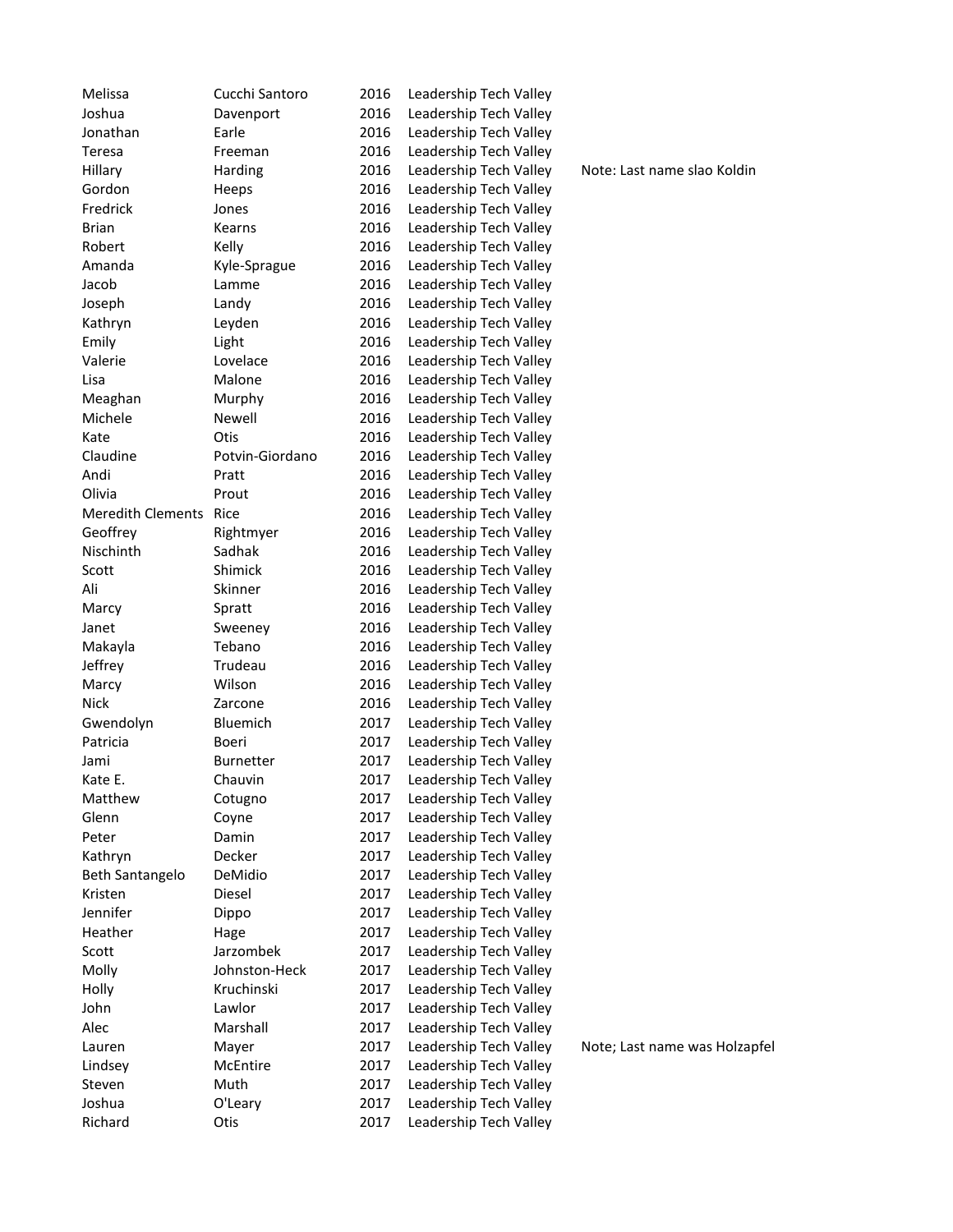| Gail           | Padalino          | 2017 | Leadership Tech Valley |                                    |
|----------------|-------------------|------|------------------------|------------------------------------|
| Barbara        | Pettengill        | 2017 | Leadership Tech Valley |                                    |
| Sarah          | Retersdorf        | 2017 | Leadership Tech Valley |                                    |
| Barry          | Rings             | 2017 | Leadership Tech Valley |                                    |
| Kara           | Ritschdorff       | 2017 | Leadership Tech Valley |                                    |
| Deborah        | Ruggiero          | 2017 | Leadership Tech Valley |                                    |
| Caitlin        | Stefanik          | 2017 | Leadership Tech Valley |                                    |
| Andrew         | Stercho           | 2017 | Leadership Tech Valley |                                    |
| Youseff        | Tannous           | 2017 | Leadership Tech Valley |                                    |
| Genevieve      | <b>Trigg</b>      | 2017 | Leadership Tech Valley |                                    |
| Carin          | Urban             | 2017 | Leadership Tech Valley |                                    |
| Kelly          | Weaver            | 2017 | Leadership Tech Valley | Note: Last name now Weaver Piscite |
| Matthew        | Wiseman           | 2017 | Leadership Tech Valley |                                    |
| Anzala B.      | Alozie            | 2018 | Leadership Tech Valley |                                    |
| Abigail        | Ayotte            | 2018 | Leadership Tech Valley |                                    |
| Kellie M.      | <b>Baldwin</b>    | 2018 | Leadership Tech Valley |                                    |
| Christina M.   | <b>Barber</b>     | 2018 | Leadership Tech Valley |                                    |
| Derek V.       | Bryden            | 2018 | Leadership Tech Valley |                                    |
| April L.       | Castle            | 2018 | Leadership Tech Valley |                                    |
| Adam S.        | Chaskin           | 2018 | Leadership Tech Valley |                                    |
| Elizabeth      | Chauhan           | 2018 | Leadership Tech Valley |                                    |
| <b>Stevie</b>  | Church            | 2018 | Leadership Tech Valley |                                    |
| Jeffrey A.     | Connolly          | 2018 | Leadership Tech Valley |                                    |
| David          | Cost              | 2018 | Leadership Tech Valley |                                    |
| Daniel W.      | Cullen            | 2018 | Leadership Tech Valley |                                    |
| Melissa        | Currado           | 2018 | Leadership Tech Valley |                                    |
| James          | Dagostino         | 2018 | Leadership Tech Valley |                                    |
| Scott M.       | <b>DePhillips</b> | 2018 | Leadership Tech Valley |                                    |
| Justin R.      | Ducharme          | 2018 | Leadership Tech Valley |                                    |
| Nicolas J.     | Faso              | 2018 | Leadership Tech Valley |                                    |
| Daniel P.      | Fruscio           | 2018 | Leadership Tech Valley |                                    |
| Chelsea N.     | Hanselman         | 2018 | Leadership Tech Valley |                                    |
| Nicole S.      | Harrington        | 2018 | Leadership Tech Valley |                                    |
| Kristofer M.   | Kamburelis        | 2018 | Leadership Tech Valley |                                    |
| Jaclyn M.      | Kelly             | 2018 | Leadership Tech Valley |                                    |
| Benjamin S.    | Kornstein         | 2018 | Leadership Tech Valley |                                    |
| Dustin         | Kudler            | 2018 | Leadership Tech Valley |                                    |
| Jennifer A.    | Lawrence          | 2018 | Leadership Tech Valley |                                    |
| Victoria       | Looby             | 2018 | Leadership Tech Valley |                                    |
| Charles D.     | Martin            | 2018 | Leadership Tech Valley |                                    |
| Christine M.   | McLear            | 2018 | Leadership Tech Valley |                                    |
| Claire E.      | Murphy            | 2018 | Leadership Tech Valley |                                    |
| Katie L.       | Poole             | 2018 | Leadership Tech Valley |                                    |
| Christopher    | Reeves            | 2018 | Leadership Tech Valley |                                    |
| Stephanie A.   | Ross              | 2018 | Leadership Tech Valley |                                    |
| Jennifer L.    | Sanderson         | 2018 | Leadership Tech Valley |                                    |
| Kenneth Holt   | Seeber            | 2018 | Leadership Tech Valley |                                    |
| Lindsay        | Simmons           | 2018 | Leadership Tech Valley |                                    |
| Jennifer M.    | Snyder            | 2018 | Leadership Tech Valley |                                    |
| Dana P.        | Stanton           | 2018 | Leadership Tech Valley |                                    |
| <b>Brianna</b> | Trexler           | 2018 | Leadership Tech Valley |                                    |
| Nathan Q.      | Van Duzer         | 2018 | Leadership Tech Valley |                                    |
|                | West              | 2018 | Leadership Tech Valley |                                    |
| Lisa<br>Susan  | Williams          | 2018 | Leadership Tech Valley |                                    |
| Crystal        | Alesio            | 2019 | Leadership Tech Valley |                                    |
|                |                   |      |                        |                                    |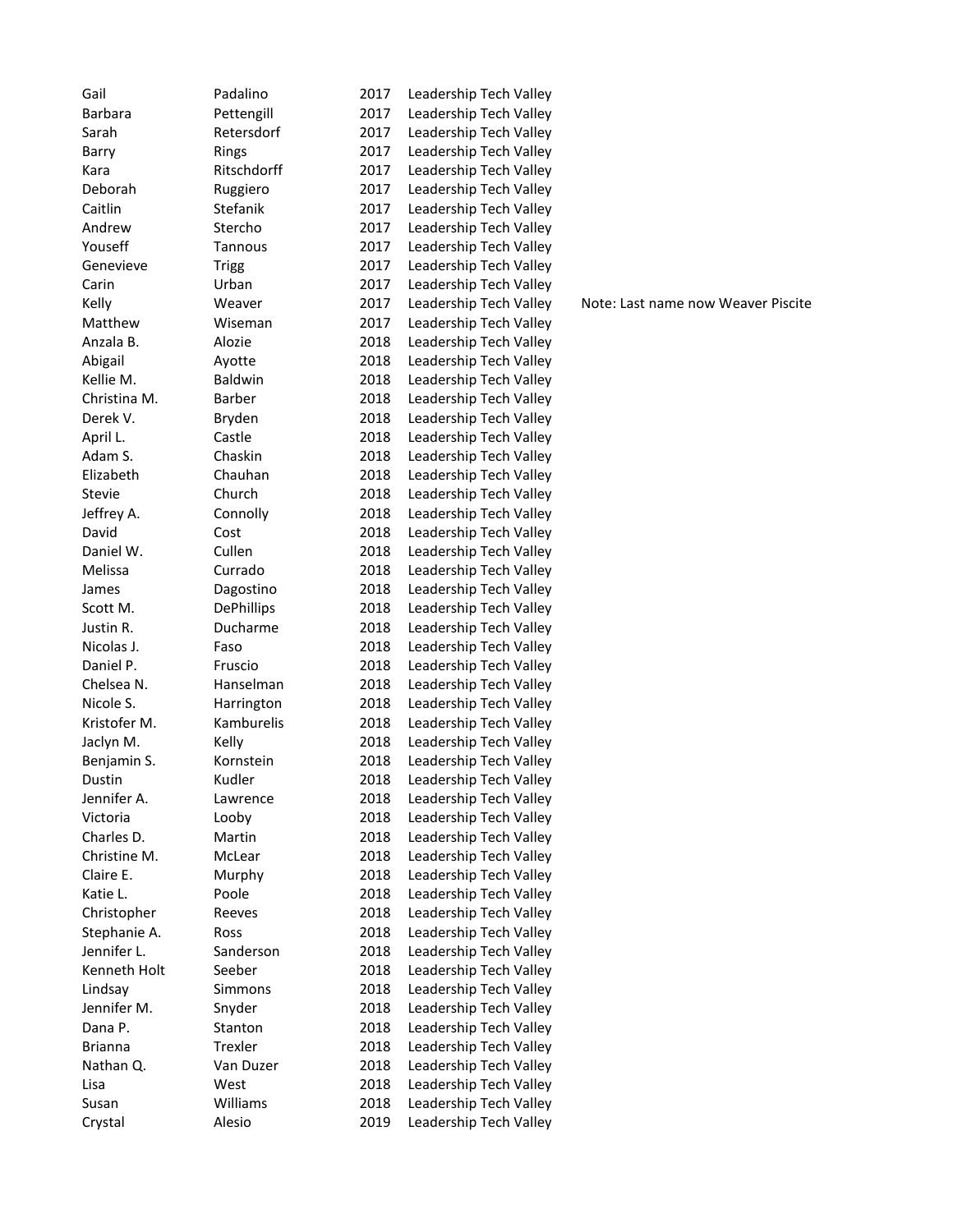| Lauren         | Benz                | 2019         | Leadership Tech Valley |                            |
|----------------|---------------------|--------------|------------------------|----------------------------|
| Jennifer       | Cassidy             | 2019         | Leadership Tech Valley |                            |
| Daniel         | Centi               | 2019         | Leadership Tech Valley |                            |
| Sarah          | Clark               | 2019         | Leadership Tech Valley |                            |
| Tess           | Cleary              | 2019         | Leadership Tech Valley |                            |
| Patricia       | Cooper              | 2019         | Leadership Tech Valley |                            |
| Kevin          | Cordella            | 2019         | Leadership Tech Valley |                            |
| Donna          | Cramer-Sharer       | 2019         | Leadership Tech Valley |                            |
| Dagna          | Cruz                | 2019         | Leadership Tech Valley |                            |
| Matthew        | DeCrescente         | 2019         | Leadership Tech Valley |                            |
| Challen        | DeMartino           | 2019         | Leadership Tech Valley | Note: Last name was Banach |
| Kelly          | Dombrowski          | 2019         | Leadership Tech Valley |                            |
| Shannon        | Forkin              | 2019         | Leadership Tech Valley |                            |
| Sandra         | Goldmeer            | 2019         | Leadership Tech Valley |                            |
| William        | Hanrahan            | 2019         | Leadership Tech Valley |                            |
| Kevin          | Healy               | 2019         | Leadership Tech Valley |                            |
| Sasha          | Herzig              | 2019         | Leadership Tech Valley |                            |
| Jahkeen        | Hoke                | 2019         | Leadership Tech Valley |                            |
| <b>Bridget</b> | Kennedy             | 2019         | Leadership Tech Valley |                            |
| Tyler          | Kuznia              | 2019         | Leadership Tech Valley |                            |
| Brittany       | Lawton              | 2019         | Leadership Tech Valley |                            |
| Michelle       | Martin              | 2019         | Leadership Tech Valley |                            |
| Tamara         | Marziani            | 2019         | Leadership Tech Valley |                            |
| Carol          | Meyer               | 2019         | Leadership Tech Valley |                            |
| Vincent        | Miles               | 2019         | Leadership Tech Valley |                            |
| Deneen         | Palmateer           | 2019         | Leadership Tech Valley |                            |
| Whitney        | Pangburn            | 2019         | Leadership Tech Valley |                            |
| Kelly          | Person              | 2019         | Leadership Tech Valley |                            |
| Ravi           | Ramdath             | 2019         | Leadership Tech Valley |                            |
| Maria          |                     | 2019         | Leadership Tech Valley |                            |
| Vincent        | Sgroi<br>Speenburgh | 2019         | Leadership Tech Valley |                            |
| Katie          | Stott               | 2019         | Leadership Tech Valley |                            |
|                | Trimboli            |              |                        |                            |
| Samuel         |                     | 2019         | Leadership Tech Valley |                            |
| Ariel          | White<br>Wilkinson  | 2019<br>2019 | Leadership Tech Valley |                            |
| Anna           |                     |              | Leadership Tech Valley |                            |
| Judith         | Wines               | 2019<br>2019 | Leadership Tech Valley |                            |
| Christina      | Wozniak             |              | Leadership Tech Valley |                            |
| Megan          | Allen               | 2020         | Leadership Tech Valley |                            |
| Nicki          | Brown               | 2020         | Leadership Tech Valley |                            |
| Jon            | Crain               | 2020         | Leadership Tech Valley |                            |
| Nicole         | DiBlase             | 2020         | Leadership Tech Valley |                            |
| Deanna         | DiCarlo             | 2020         | Leadership Tech Valley |                            |
| Matthew        | Dillon              | 2020         | Leadership Tech Valley |                            |
| Robert         | Dodge               | 2020         | Leadership Tech Valley |                            |
| Stephanie      | <b>Douglas</b>      | 2020         | Leadership Tech Valley |                            |
| Elizabeth      | Eichfeld            | 2020         | Leadership Tech Valley |                            |
| Christina      | Farinacci-Roberts   | 2020         | Leadership Tech Valley |                            |
| Christopher    | Fox                 | 2020         | Leadership Tech Valley |                            |
| Kelly          | Frazier             | 2020         | Leadership Tech Valley |                            |
| Elizabeth      | Frear               | 2020         | Leadership Tech Valley |                            |
| Peter          | Gioia               | 2020         | Leadership Tech Valley |                            |
| Heather        | Giorgianni          | 2020         | Leadership Tech Valley |                            |
| Robert         | Grande              | 2020         | Leadership Tech Valley |                            |
| Kevin          | Gutman              | 2020         | Leadership Tech Valley |                            |
| <b>Blake</b>   | Hastie-Etchison     | 2020         | Leadership Tech Valley |                            |